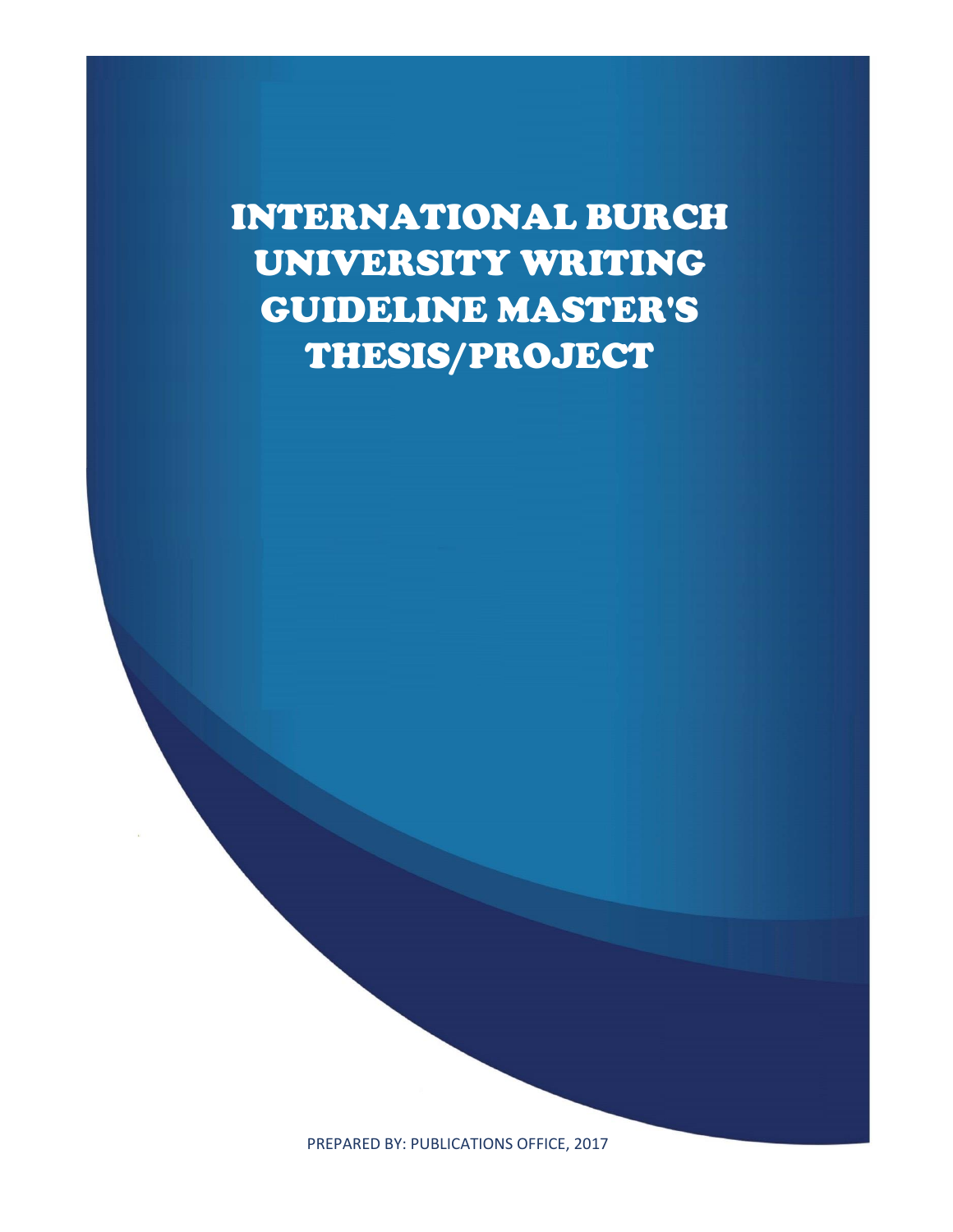## **TABLE OF CONTENTS**

|                                                        | $\overline{4}$ |
|--------------------------------------------------------|----------------|
|                                                        | -5             |
| SUBMISSION OF THE MASTER THESIS/PROJECT PROPOSAL<br>2. | 5              |
| 3. GENERAL GUIDELINES AND PART OF THE THESIS/PROJECT   | 6              |
|                                                        | $\overline{7}$ |
|                                                        | $\overline{7}$ |
|                                                        | $\overline{7}$ |
|                                                        | $\overline{7}$ |
|                                                        | 7              |
|                                                        | 8              |
|                                                        | 8              |
|                                                        | 9              |
|                                                        | 9              |
|                                                        |                |
|                                                        | 10             |
| 5.1. Preliminary                                       | 10             |
|                                                        |                |
|                                                        | 10             |
|                                                        | 10             |
| 5.1.3.                                                 | 10             |
| 5.1.4.                                                 | 10             |
| 5.1.5.                                                 | 11             |
| 5.1.6.                                                 | 11             |
| 5.1.7.                                                 | 11             |
| 5.1.8.                                                 | 12             |
| 5.1.9.                                                 | 12             |
|                                                        | 12             |
|                                                        | 12             |
|                                                        | 12             |
| 5.2.2.                                                 | 13             |
|                                                        |                |
| 5.2.3.                                                 | 15             |
| 5.2.4.                                                 | 15             |
| 5.2.5.                                                 | 15             |
| 5.2.6.                                                 | 16             |
| 5.2.7.                                                 | 16             |
| 5.2.8.                                                 | 16             |
| Curriculum<br>5.2.9.                                   | 17             |
|                                                        |                |
|                                                        | 18             |
|                                                        | 18             |
|                                                        | 18             |
|                                                        | 19             |
|                                                        | 19             |
|                                                        | 20             |
|                                                        |                |
|                                                        | 20             |
|                                                        | 21             |
|                                                        | 22             |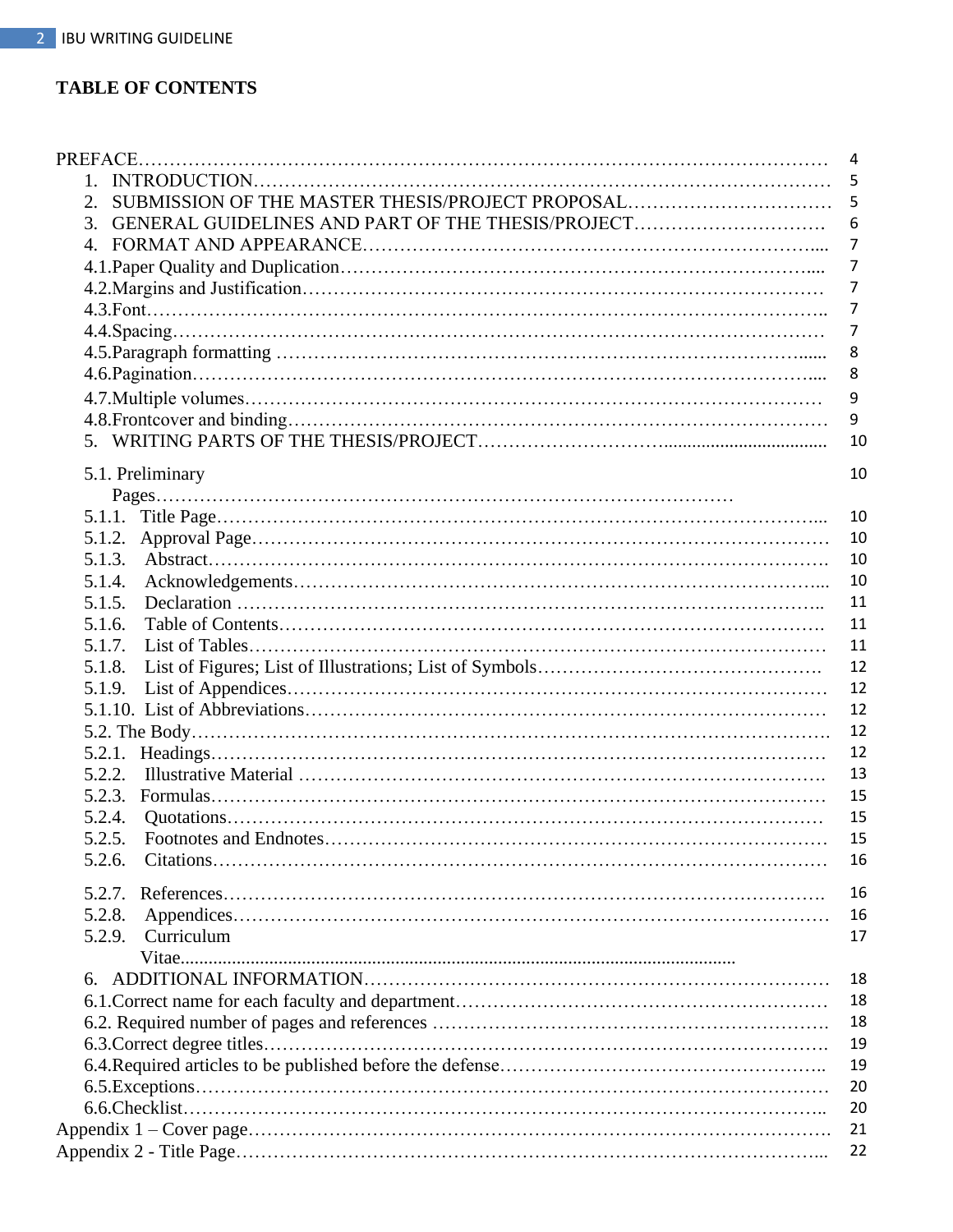| -24 |
|-----|
| -25 |
| 27  |
| -28 |
| 29  |
| 30  |
| 31  |
| -32 |
| -33 |
| 34  |
|     |
|     |
|     |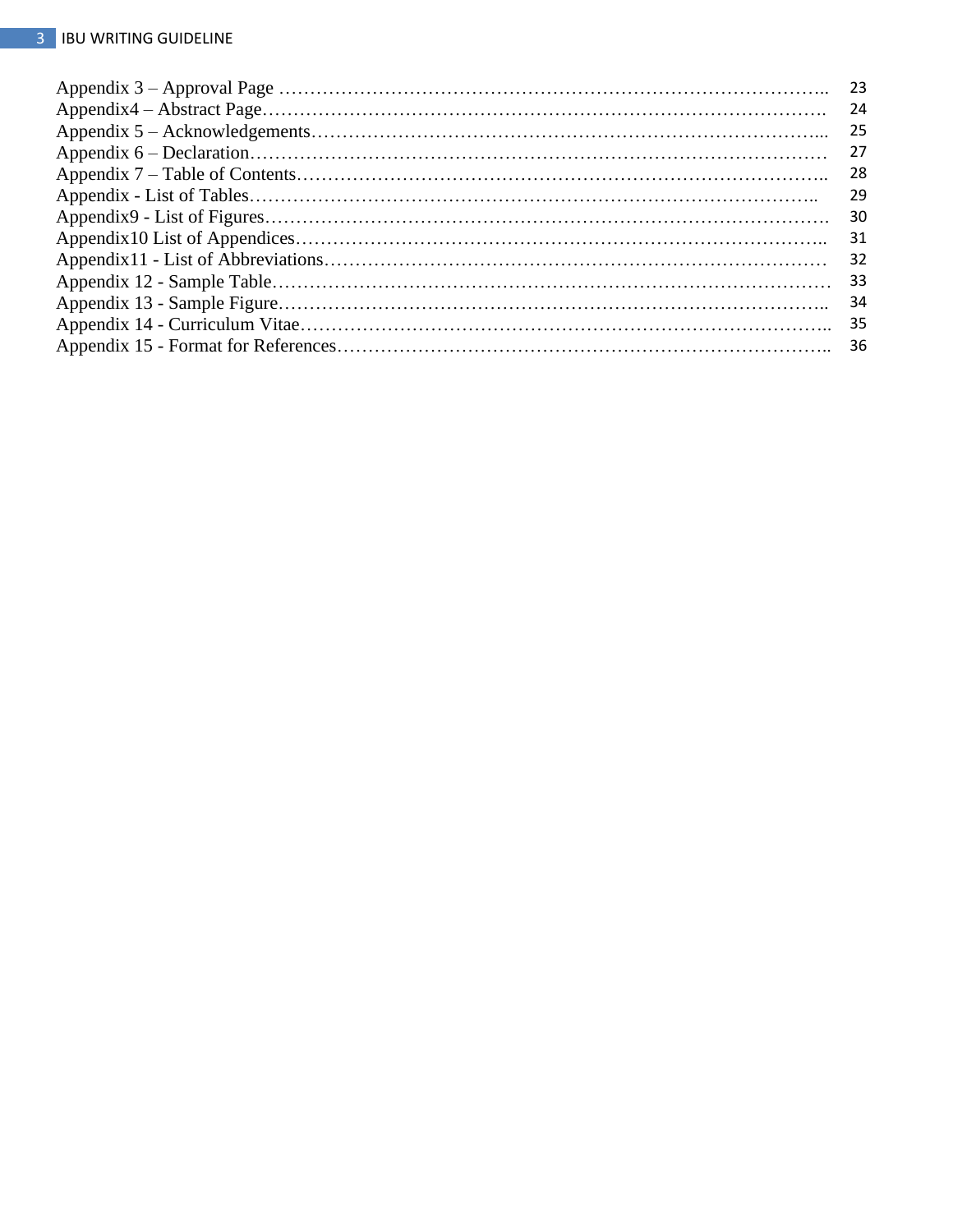## **PREFACE**

The purpose of this writing guideline is to clarify, simplify and promote excellence in writing and presentation of Master's thesis/project at International Burch University. This guideline describes the important requirements for maintaining the uniformity at the IBU final works.

This guideline provides detailed explanation about format, spacing, and referencing rules necessary to be followed to fulfill the preconditions for Master Thesis/Project acceptance. All students are obligated to follow each instance in the guideline while writing their Master Thesis/Project in order to avoid errors. Publication Office will go through each Master's thesis/project and check whether all requirements are satisfied. Only after this detailed review student can print final hard copies.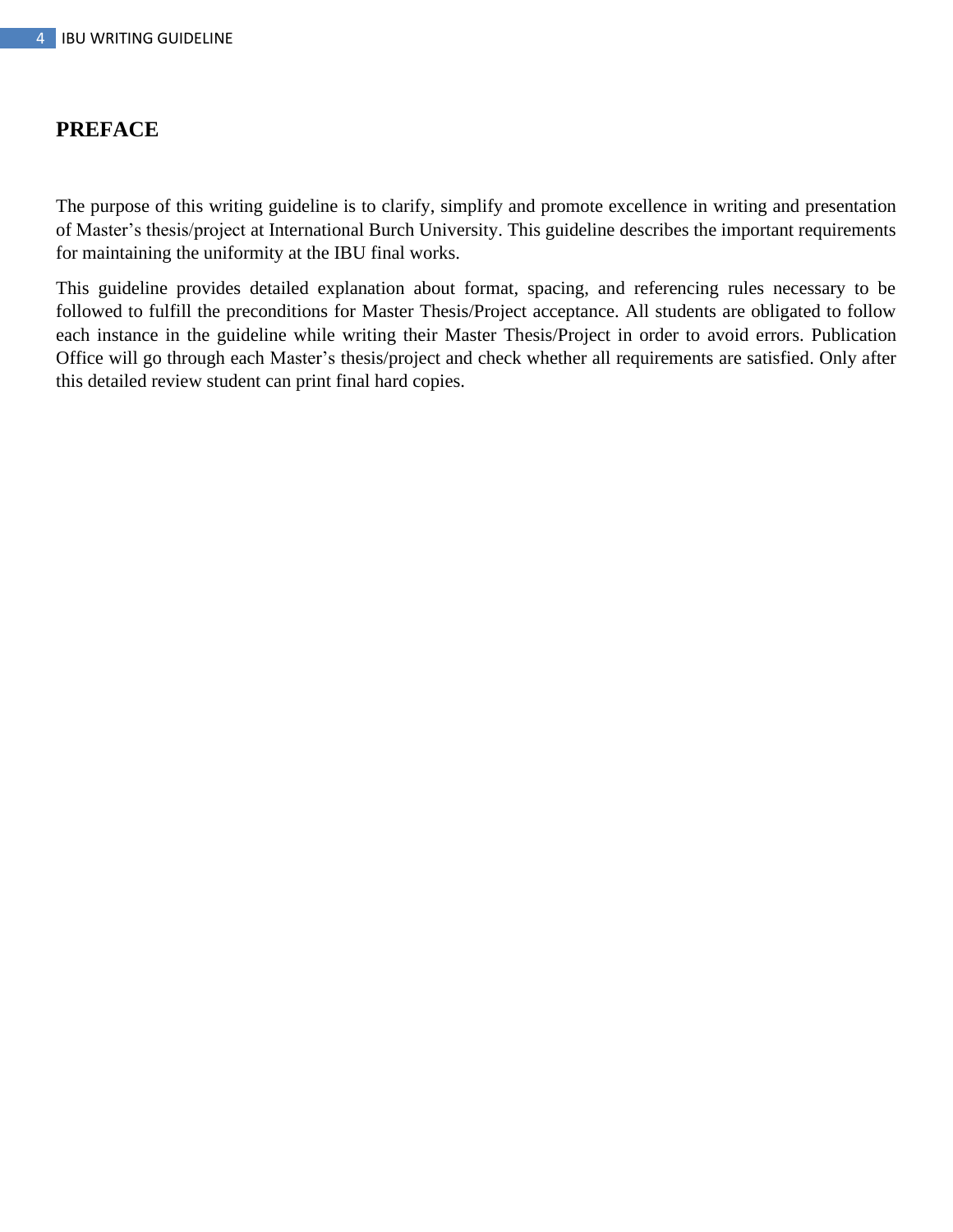## **1. INTRODUCTION**

Every student of International Burch University is obligated to prepare a Master's thesis/project according to the requirements of the program that he/she is studying at. This document provides clear guidelines on how to submit your thesis/project, requirements for formatting as well as information on requirements when it comes to the inside organization of your final work in terms of number of pages and references.

## **2. SUBMISSION OF THE MASTER THESIS/PROJECT PROPOSAL**

Student start with submitting the Master's thesis/project proposal to the Faculty Secretary by filling the Authorization Request to Schedule a Master's thesis/Project Defense form downloadable from the Student Affairs Office webpage ([link\)](https://www.ibu.edu.ba/assets/userfiles/studentaffairs/forme-II-ciklus/sao_4_6_0_eng_authorization_request_to_schedule_final_work_defense.pdf). Guideline on how to write a Master's thesis/project can be found on Publications Office webpage [\(link\)](https://publications.ibu.edu.ba/assets/userfiles/publicationoffice/documents/po_3_3_0_eng_master_s_thesis_project_proposal_guide.pdf). Detailed procedure starting from the submission till the defense is explained on the following [link](https://www.ibu.edu.ba/assets/userfiles/studentaffairs/ii_cycle_2_years_with_master_thesis.pdf)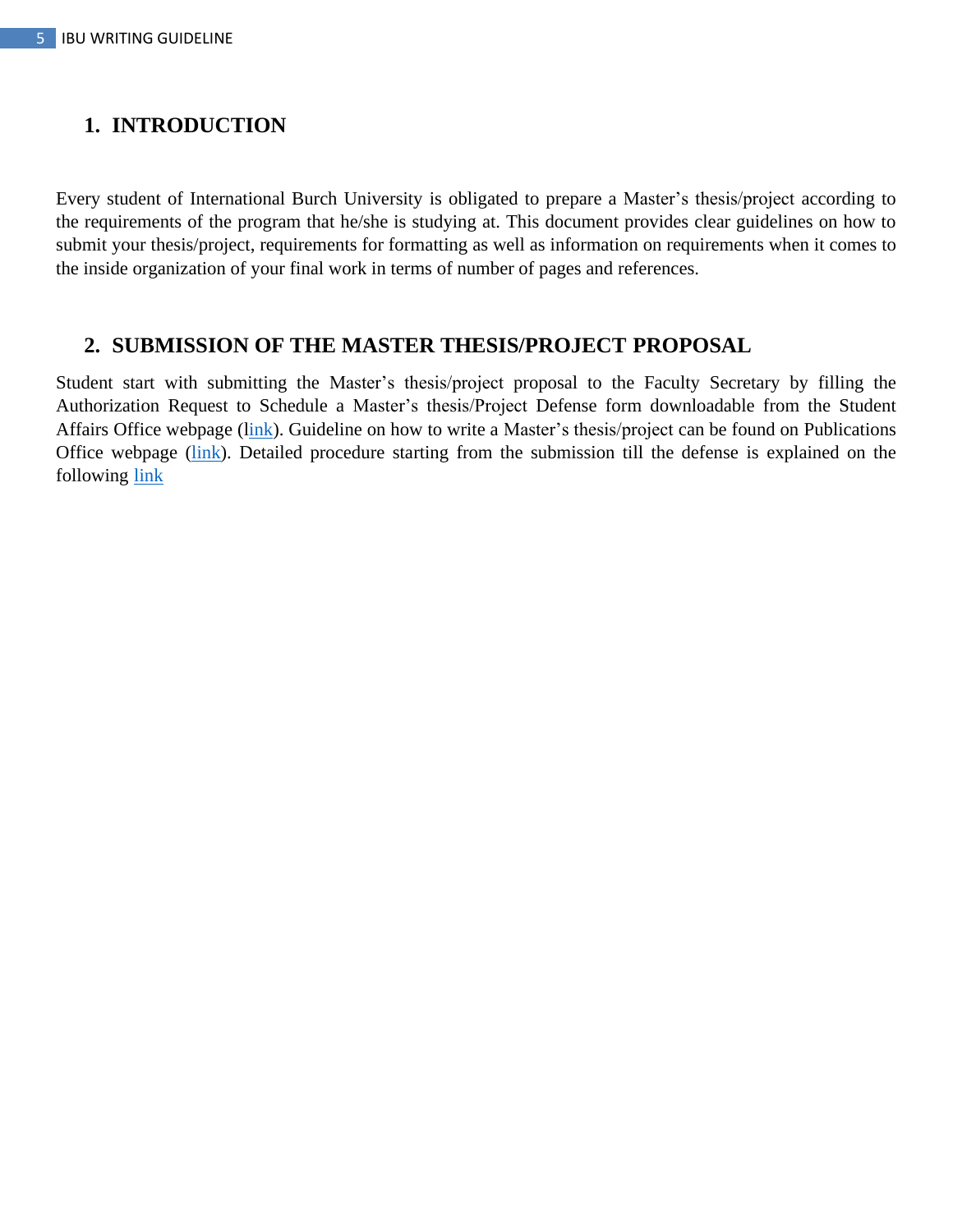## **3. GENERAL GUIDELINES AND PARTS OF THE MASTER THESIS/PROJECT**

Each thesis/project must be prepared electronically by using a word processor, a mark-up language and drawing or graphics software.

All tables, figures and formulas should be electronically generated by using word processor or relevant software. Figures that cannot be generated electronically should be manually drawn subject to technical drawing principles. All tables, figures should be cited within the main body of the Master Thesis/Project. Laser or ink-jet printer outputs are required. All print must be in permanent black ink and must appear on only **one side of the paper**.

**No ink corrections**, strikeovers, correction fluid, correction tape, paste-ups, insertions between lines, or letterset are permitted on the final bound copies. If any corrections are needed, they should be made on the original manuscript (but not by ink corrections or strikeovers which are never allowed) and the corrected pages must be reprinted before making copies of the Master Thesis/Project.

Each source used or cited in the Master Thesis/Project should be presented within the proper reference list. International Burch University requires usage of **APA style** for referencing used sources.

Every Master Thesis/Project should include three main parts or divisions: the preliminary pages (template can be downloaded from the [link\)](https://publications.ibu.edu.ba/en/standards-and-guides.html), the body, and the reference material.

The Master Thesis/Project should be written in English language for all departments except Oriental Philology where Master Thesis/Project should be written in Turkish language.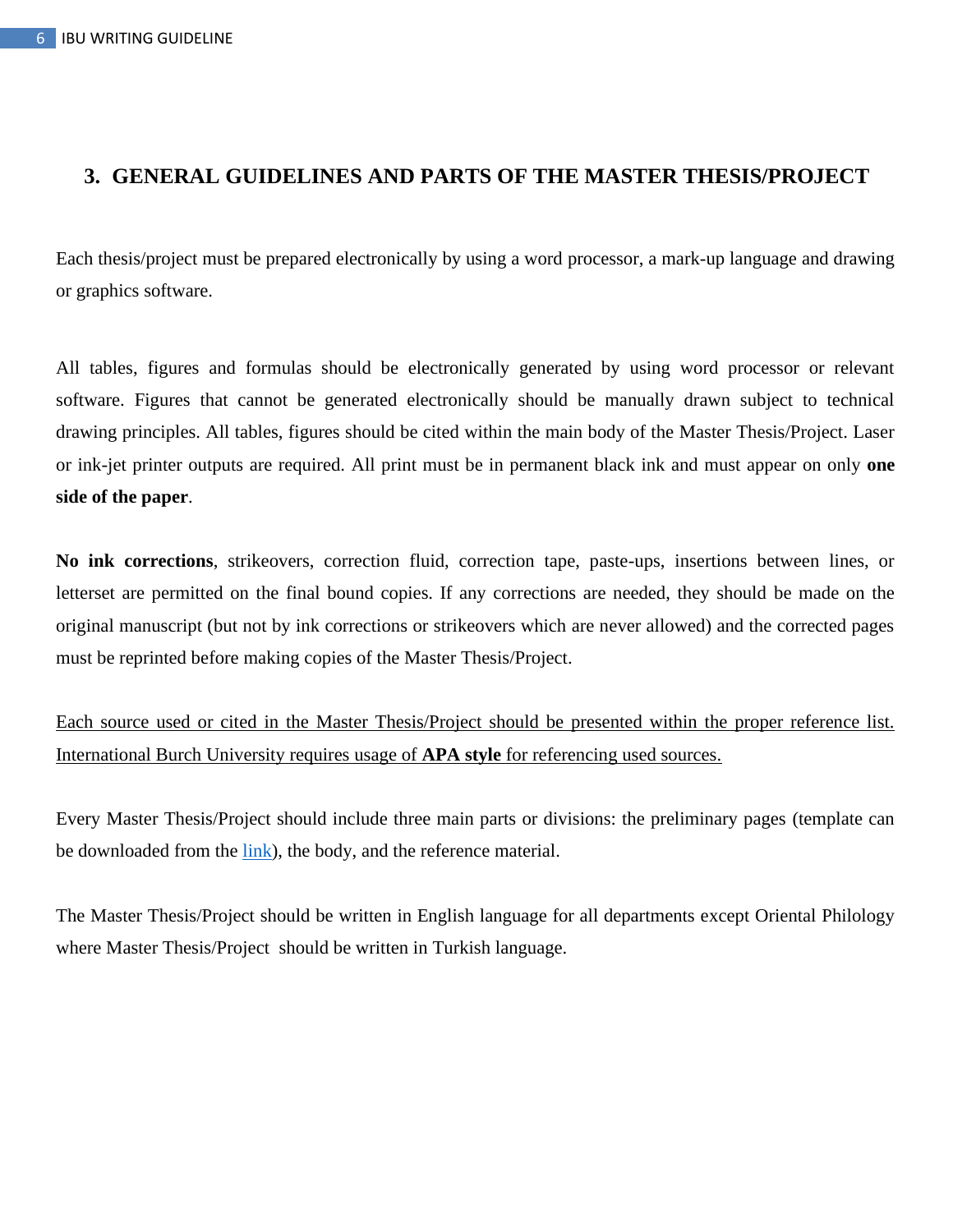### **4. FORMAT AND APPEARANCE**

#### **4.1. Paper Quality and Duplication**

All copies of the Master Thesis/Project should be printed on good quality, preferably acid-free, white bond paper, of 80  $g/m^2$ , measuring 210 by 297 mm (A4). Only single-sided copies will be accepted.

#### **4.2. Margins and Justification**

The left margin (binding side) must be 40 mm and the right, top and bottom margins should be 25mm. All footnotes, headings, page numbers, text, tables, illustrations should be within these margins.

The headings of all main sections (such as, Approval page, Acknowledgements, Table of Contents, List of Tables, List of Figures, List of Symbols, List of Abbreviations, Introduction, all other sections in the main body of the Master Thesis/Project, Conclusion, References, Appendices, Curriculum Vitae) should be 60 mm below the top of the page. No hyphenation is allowed in the headings and in the text of the preliminary pages. The headings should be center justified.

#### **4.3. Font**

A font type Times New Roman, size 12-point, should be used consistently throughout the manuscript. Please see the exceptions part for the Department of Architecture. Bold face letters and symbols, and italics should be used sparingly throughout the Master Thesis/Project.

Font size of figure captions and table headings must be 12 points. Font size of characters in tables and figures can be reduced to 8 points if space limitations make it imperative. When necessary, for example in large volume theses, all the font sizes indicated above can be reduced by 1 point.

#### **4.4. Spacing**

The Master Thesis/Project should be typed in **one and a half spacing (1.5)** and **single spacing** between paragraphs. Tables, long quotations, footnotes, endnotes, bibliographies, references and bibliography (except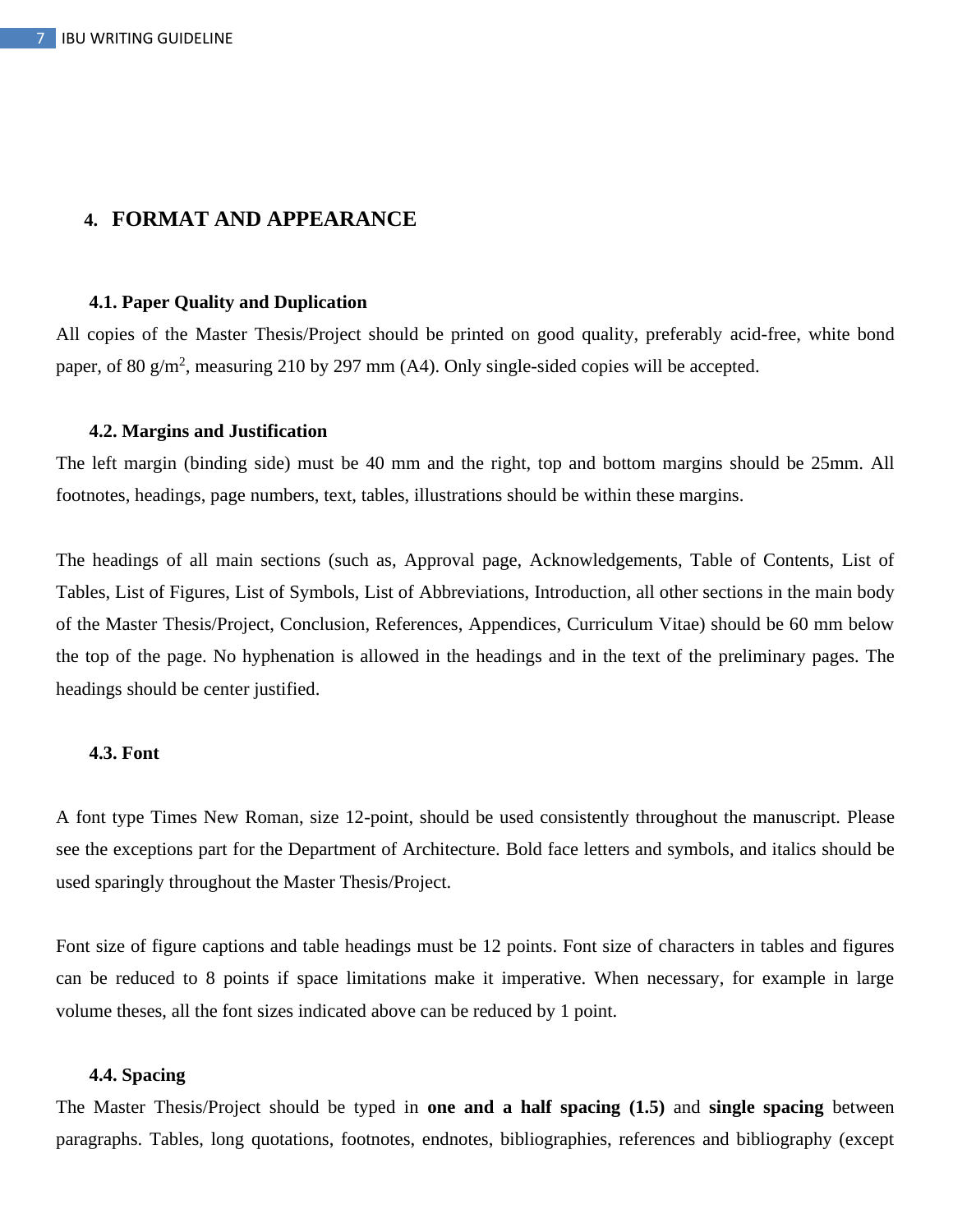between entries), headings or subheadings, multiline captions and algorithms (pseudo-codes, software programs) should be spaced with **1.0 spacing.**

#### **4.5. Paragraph formatting**

Each paragraph should start from the left margin without indentation and single space (1.5) distance from the preceding paragraph and should contain at least 5-7 lines. If a paragraph is split between pages, at least two lines of a paragraph must appear together at the top or bottom of a page. All headings and subheadings must be followed by at least two lines of a paragraph before a page break. Algorithm descriptions (pseudo-codes, software program codes) should be written in single spacing using a mono-spaced font type as a separate paragraph and indented in its entirety at 10 mm from the left margin. The title of the Master Thesis/Project and Abstract page/s should not include table, figure, boldface, italics, chemical or mathematical formulas, symbols, subscripts superscripts, Greek letters or other non-standard abbreviations or characters.

#### **4.6. Pagination**

Pagination of the Master Thesis/Project is divided into three sections. First section is front cover page and inside title page which should appear **without numbering**. Second section includes pages from approval page till introduction which is numbered with roman numbers (i, ii, iii etc). Third section includes numbering pages from introduction which starts with Arabic numerals (1, 2, 3 etc.) till the end of the Master Thesis/Project. For a better understanding please refer to the table below:

**TABLE 4.1.** Order of appearance and pagination.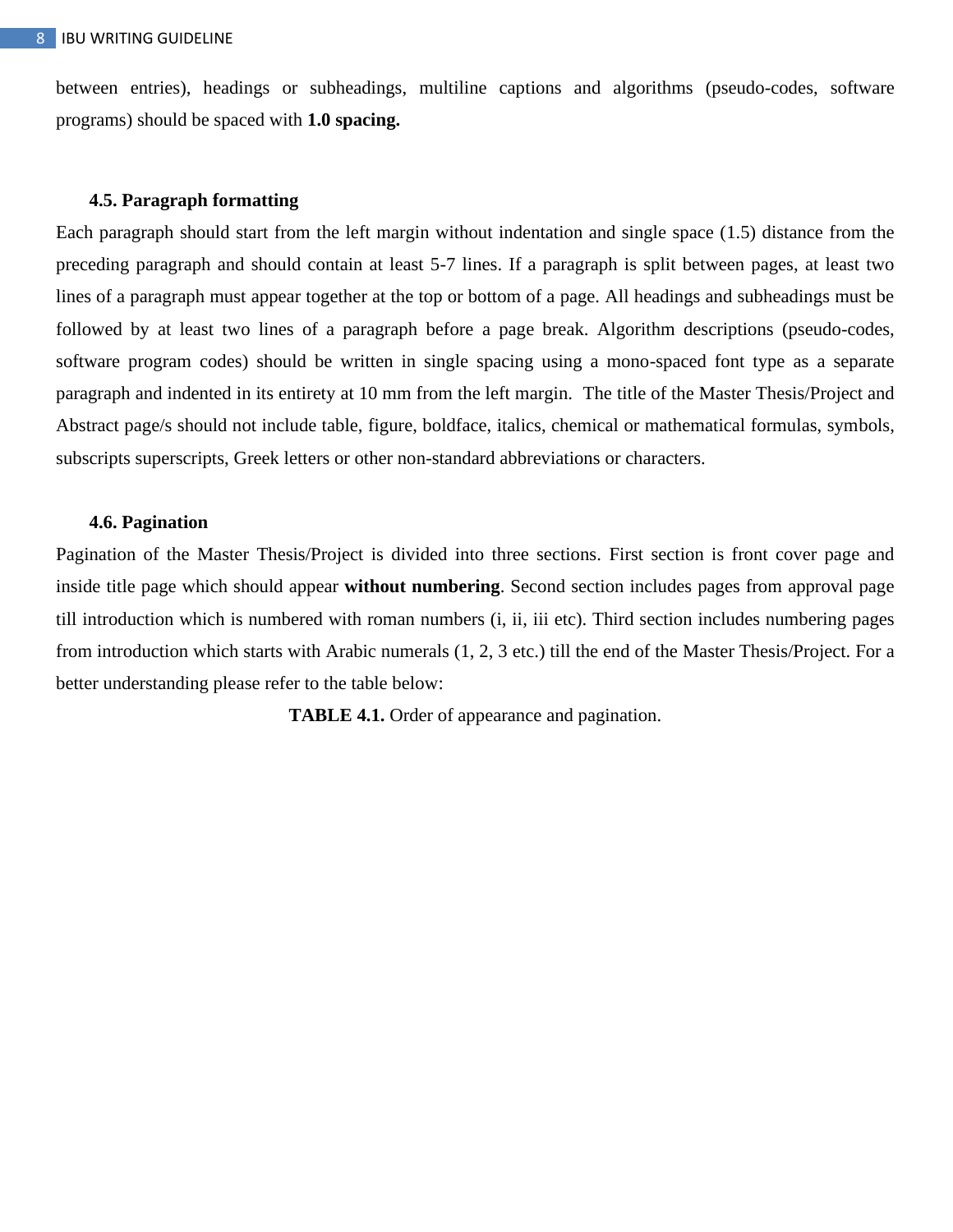| Front cover (bind)              | No page number            |
|---------------------------------|---------------------------|
| Inside cover (title page)       | No page number            |
| <b>Approval page</b>            | <b>Roman numerals (i)</b> |
| <b>Abstract</b>                 | $\ddot{\rm n}$            |
| <b>Acknowledgements</b>         | iii                       |
| <b>Table of Contents</b>        | iv                        |
| <b>List of Tables</b>           | .                         |
| <b>List of Figures</b>          |                           |
| <b>List of Symbols</b>          | .                         |
| <b>List of Abbreviations</b>    | .                         |
| <b>Introduction</b>             | Arabic numerals $(1+)$    |
| Main body of the thesis/project | .                         |
| <b>Conclusion</b>               | .                         |
| <b>References</b>               | .                         |
| <b>Appendices</b>               | .                         |
| <b>Curriculum Vitae</b>         | .                         |

#### **4.7. Multiple volumes**

If a finished manuscript exceeds 50 mm in thickness it must be bound in two or more volumes, each limited to 50 mm in thickness, too. All volumes must be numbered consecutively, using capital Roman numerals. Each additional volume must contain a title page. Title pages should be identical except for the notation Volume I, Volume II, etc., just below the title to differentiate the volumes.

Both the Roman and the Arabic numbering systems used in Volume I should continue through Volume II. As with the title page of Volume I, that of Volume II counts among the preliminary pages but does not bear a number. If "iv" is the last Roman numeral used in Volume I, for example, the title page of the second volume will count as page "v" and will be followed by preliminary pages "vi", "vii", etc. Each volume must contain a complete Table of Contents, List of Tables, List of Figures, List of Symbols and List of Abbreviations.

#### **4.8. Front cover and binding**

All Master Thesis/Project are to be bound in bordeaux colored cloth. Synthetic, leatherette, or similar cloths are not acceptable. A bound copy of the Master Thesis/Project should measure 215 by 285 mm. The title of the Master Thesis/Project should appear 60 mm from the top of the cover.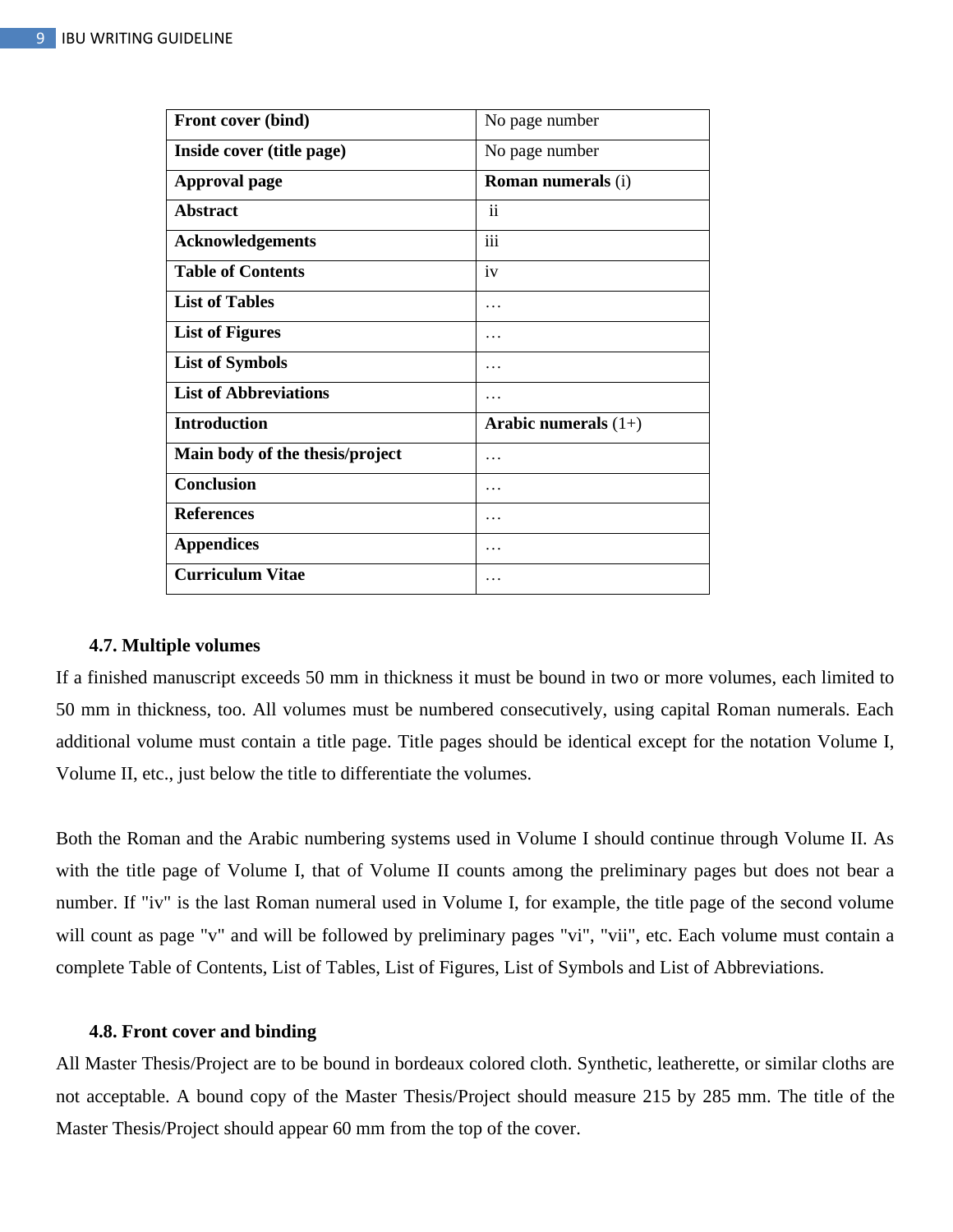See Appendix A for an example of the front cover.

## **5. WRITING PARTS OF THE PROJECT/THESIS**

### **5.1 Preliminary Pages**

Preliminary pages are appearing before introduction in the Master Thesis/Project and are explained in detail bellow. Preliminary pages should appear in the exact sequence as explained below. Template for preliminary pages can be downloaded from the following [link](https://publications.ibu.edu.ba/en/standards-and-guides.html)

### **5.1.1 Title Page**

The title should be typed single-spaced**, 14 pt**, **all in capital letters**, and should begin at **60 mm from the top** of the page. The format of the title page and cover page, including spacing and capitalization should be exactly as in the sample title page shown in Appendix 2.

### **5.1.2 Approval Page**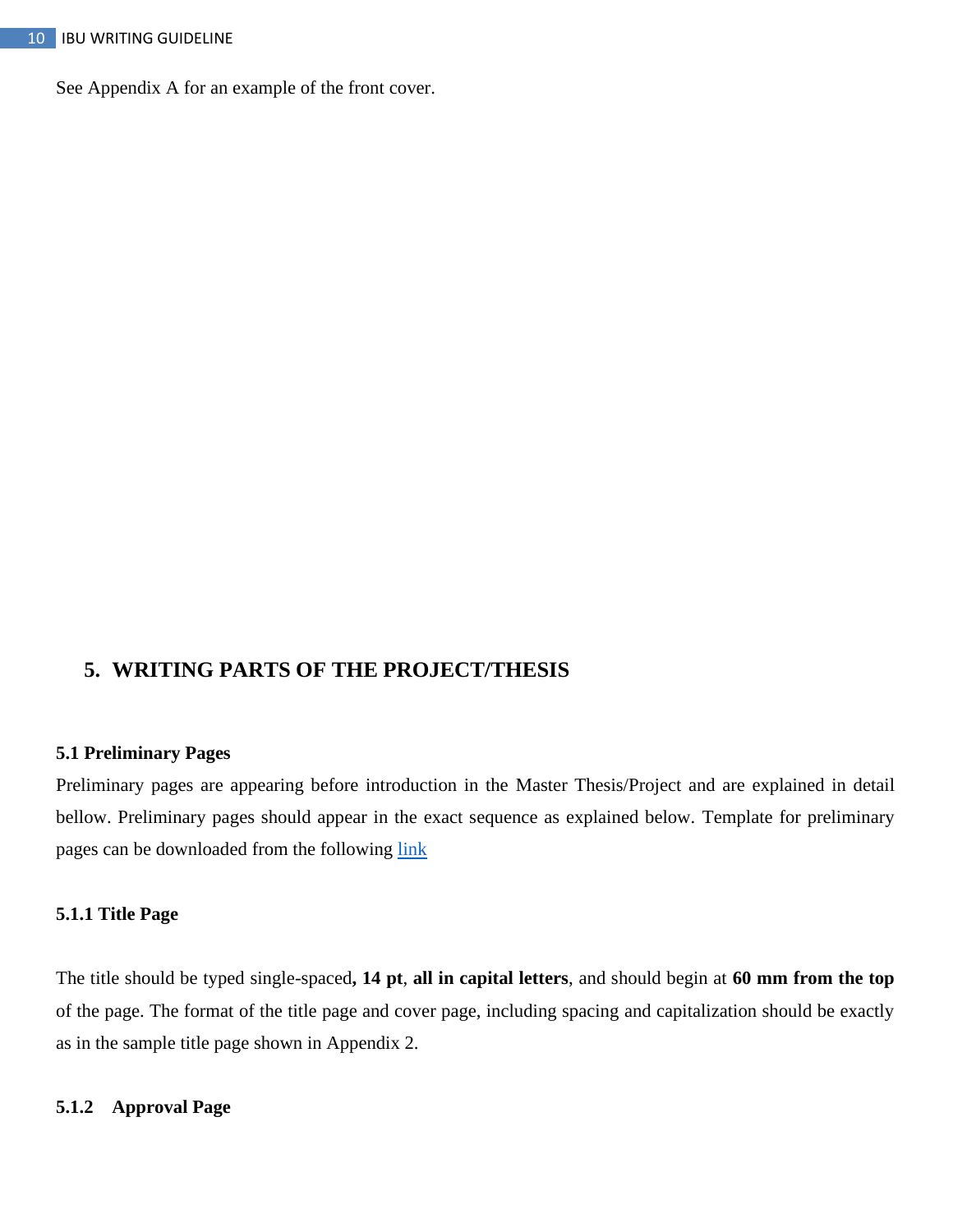A sample approval page is presented in Appendix 3. Only the university or organization name should be used to indicate **affiliation**. Academic titles used in English are Prof. Dr., Assoc. Prof. Dr., and Assist. Prof. Dr. or simply Dr. for jury members or Master Thesis/Project supervisors. Students are obligated to consult with the Master Thesis/Project supervisor about the precise title of a jury member before they write it on their approval page.

#### **5.1.3 Abstract**

The objective of an abstract is to give the reader a concise account of the Master Thesis/Project or Master Thesis/Project . The abstract should have **three main parts**: the statement of the problem, methods and procedures, results and conclusion. It must not exceed **350 words** for Master Thesis/Project , must not include references, diagrams, mathematical formulae unless absolutely essential or footnotes. A sample abstract page is provided in Appendix 4.

#### **5.1.4 Acknowledgements**

Acknowledgements contain expressions of appreciation to the individuals or institutions who have helped the author in any way during his/her studies. A sample acknowledgement page is presented in Appendix 5.

#### **5.1.5 Declaration**

The declaration form in Appendix 6 should be filled and signed in the printed hardcopy version of Master Thesis/Project.

#### **5.1.6 Table of Contents**

The table of contents must list the title of each chapter and its parts and sections, references or bibliography, appendices and Curriculum Vitae (if applicable). The wording used for all entries in the table of contents must match exactly with what is used in the text. Each entry must have leader dots which connect it to its corresponding page number.

The heading Table of Contents appears without punctuation centered between the text margins, in all capital letters, 14 pt., 60 mm from the top of the page. The listing of actual contents begins at the left margin with two space hits  $(2x1.5)$  below the heading.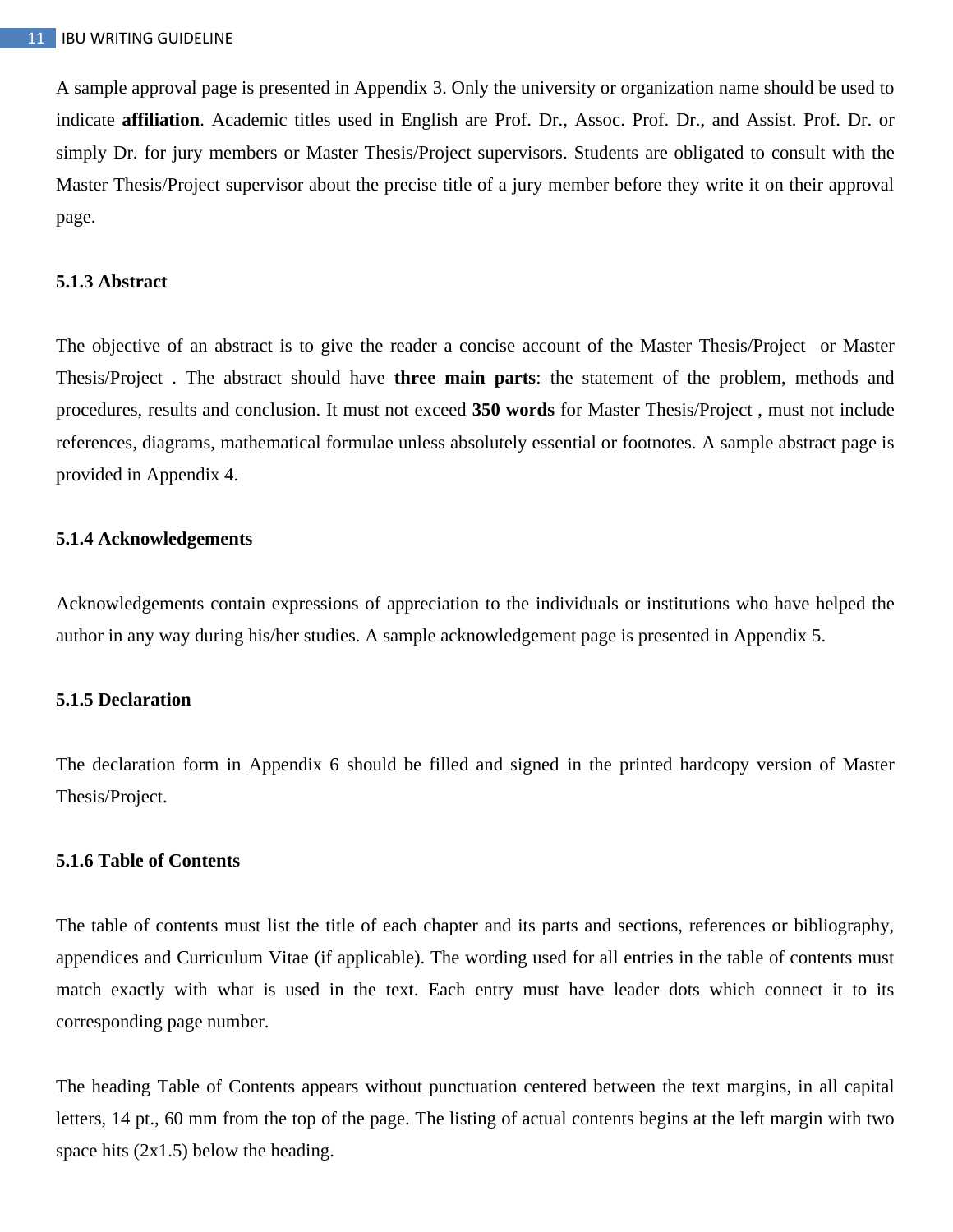A sample table of contents is provided in Appendix 7.

#### **5.1.7 List of Tables**

The list of tables should immediately follow the table of contents on a new page.

The heading List of Tables appears centered between the texts margins, in capital letters 14pt, without punctuation, 60 mm from the top of the page; the listing begins at the left margin with two space hits (2x1.5) below the heading.

Each entry should have the same number and the same caption or title used for a table in the text, although a long caption may be abbreviated to the extent of using only the first full sentence. As in the table of contents, each entry must have leader dots which connect it to its page number.

A sample list of tables is provided in Appendix 8.

#### **5.1.8 List of Figures; List of Illustrations; List of Symbols**

If included, these lists must appear on separate pages and are governed by the same rules as the list of tables. A sample list of tables is provided in Appendix 9.

### **5.1.9 List of Appendices**

If included, this list must appear on separate pages and are governed by the same rules as the list of tables. A sample list of tables is provided in Appendix 10.

### **5.1.10 List of Abbreviations**

If included, this list must appear on separate pages and are governed by the same rules as the list of tables. A sample list of tables is provided in Appendix 11.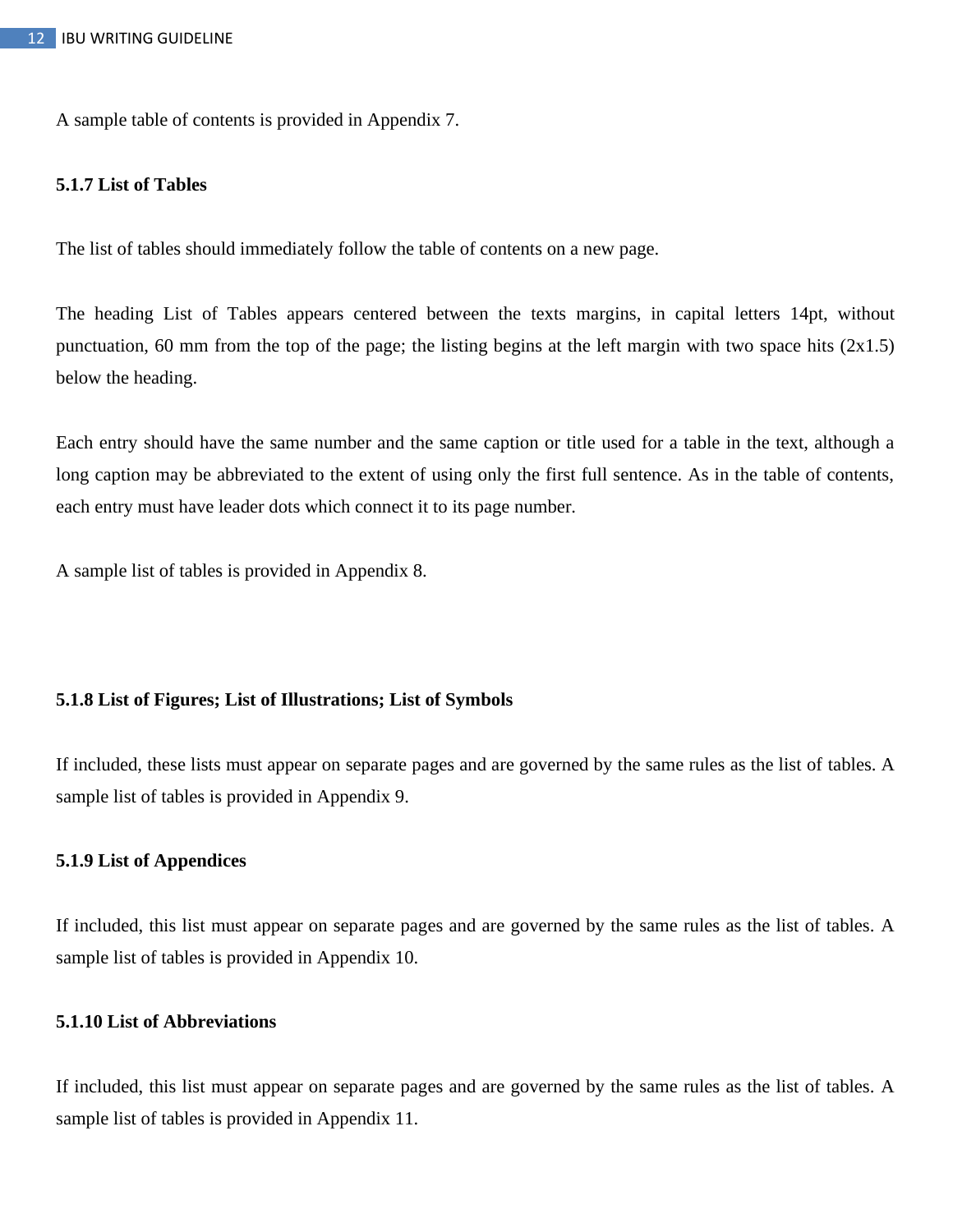#### **5.2 The Body**

After the preliminary pages of Master Thesis/Project should proceed with the main body which starts with Introduction and ends with list of references used in the Master Thesis/Project.

#### **5.2.1 Headings**

The text, or the main body of a Master Thesis/Project, is divided into multiple chapters to help the reader in understanding the subject matter. Although the detailed organization of the text varies among academic disciplines, the formatting of the text must be consistent throughout. All headings and subheadings should be presented in the same way in each chapter, in terms of capitalization, placement on type page and kind of type used. Headers, giving the chapter number and chapter title, are allowed at the top of the pages.

Chapters are numbered consecutively in Greek or Arabic numerals and capital letters (Chapter 1, Chapter 2, etc., or Chapter I, Chapter II, etc.). In addition to general titles like Introduction, the chapters need short but substantially descriptive titles, as well.

Only new chapters should begin with a new page. Within a chapter, the presentation of subsections must be continuous; partially filled pages of text are acceptable only on non-textual pages, such as those presenting tables and illustrations.

The title of the Chapter should be written in all bold capital letters and 14-point font size is centered between the text margins, 60 mm from the top of the page; the title in all bold-faced and 14-point font size goes one and a half space below and is also centered. The text begins with two space hits spacing below (2x1.5).

Second-level headings, first-level subheadings and second-level subheadings must be left justified, bold-faced and 12-point font size. Second-level headings should be numbered as 2.1, 2.2 …. The first letter of each word except conjunctions, propositions and articles must be capital. Second-level heading should be separated from the preceding and succeeding text by a distance of one and a half space or by carriage return.

First-level subheadings should be numbered as 2.1.1, 2.1.2 … and should have a distance from the preceding and succeeding text of at least 8 mm. The first letter of each word except conjunctions, propositions and articles must be capital.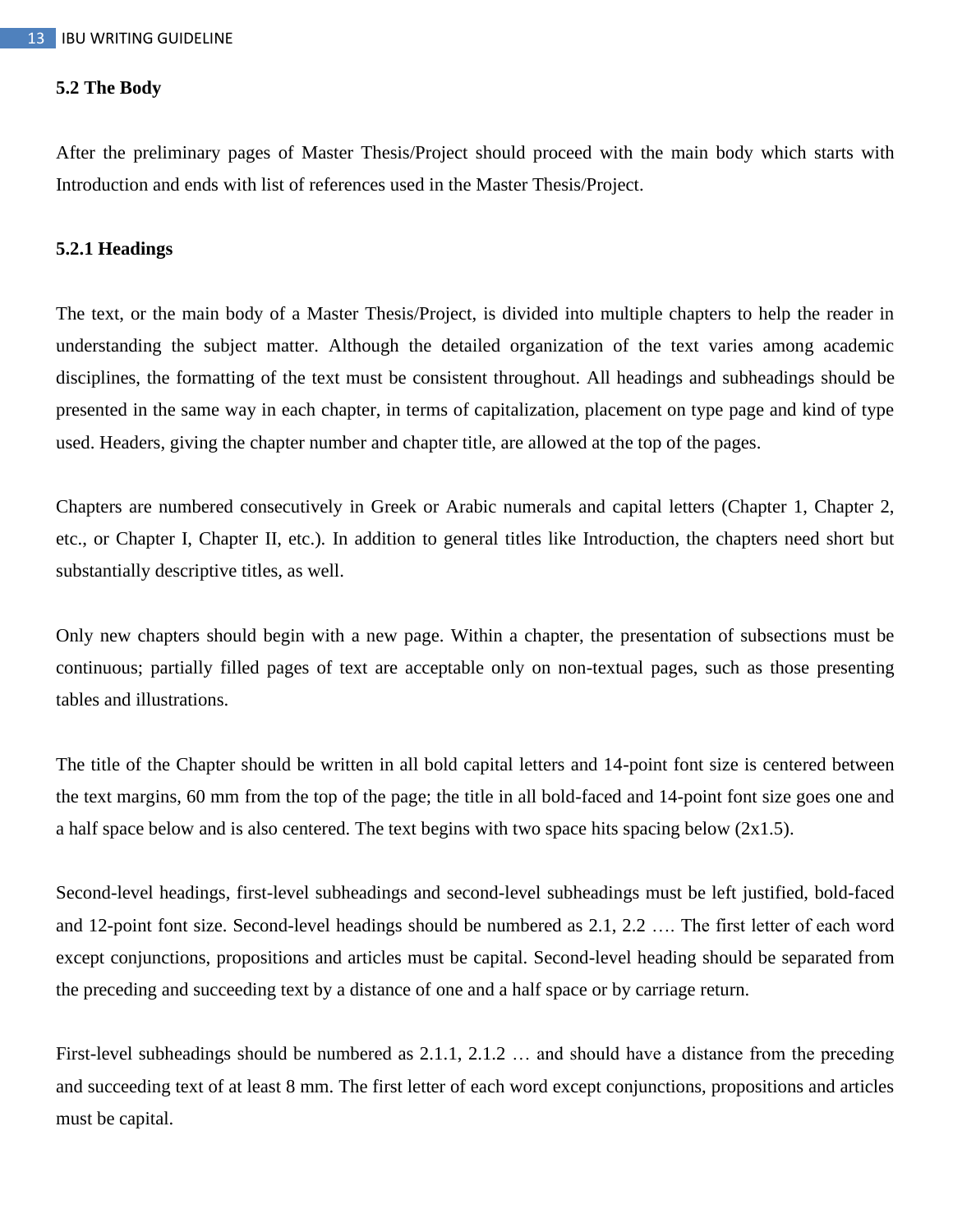Second-level subheadings, if needed, should be numbered as 2.1.1.1, 2.1.1.2 … and should have a distance from the preceding and succeeding text of one space hit (1.5). However, second subheadings should be avoided if possible. No further subheadings are allowed.

#### **5.2.2 Illustrative Material**

Illustrations include drawings, charts, figures, tables, diagrams, plates, and photographs. These may be inserted wherever the author feels appropriate, but as a general rule, should appear as close as possible to the part of the text which refers to them.

Table numbers and captions should be centered above the illustration; figure numbers and captions should be centered below the illustration. Table numbers, figure numbers and captions should be separated from the illustrations by one space hit (1.5).

Illustrations of one-half page or less in length may appear on the same page with the text, separated from the text above and below one and a half space.

Illustrations that are too wide to be placed in portrait orientation between the left- and right-hand margins should be rotated counterclockwise 90 degrees so that the top of the illustration runs parallel to the left-hand margin of the page. In such a case, the whole page must be reserved only for that illustration. The caption or legend for such an illustration must also be rotated. When illustrations are presented in this manner, the usual margin requirements remain in effect, and page numbers should appear in their normal place.

Illustrations of any kind must be numbered consecutively, including appendices. A decimal approach (1.1, 1.2, 1.3… A.1, A.2… where the first digit is the chapter or appendix number, and the digit after the decimal point is the illustration number within that chapter or appendix) should be used.

Illustrations may run longer than one page. In such cases, all subsequent pages of the illustration must include at least the illustration number and the notation that is continued, e.g., "Table 1.2 (cont'd)" or "Table 1.2 (continued)".

Table headings and figure captions must be in the same font used in the text. The size of characters in figure captions and table headings must be 12 points.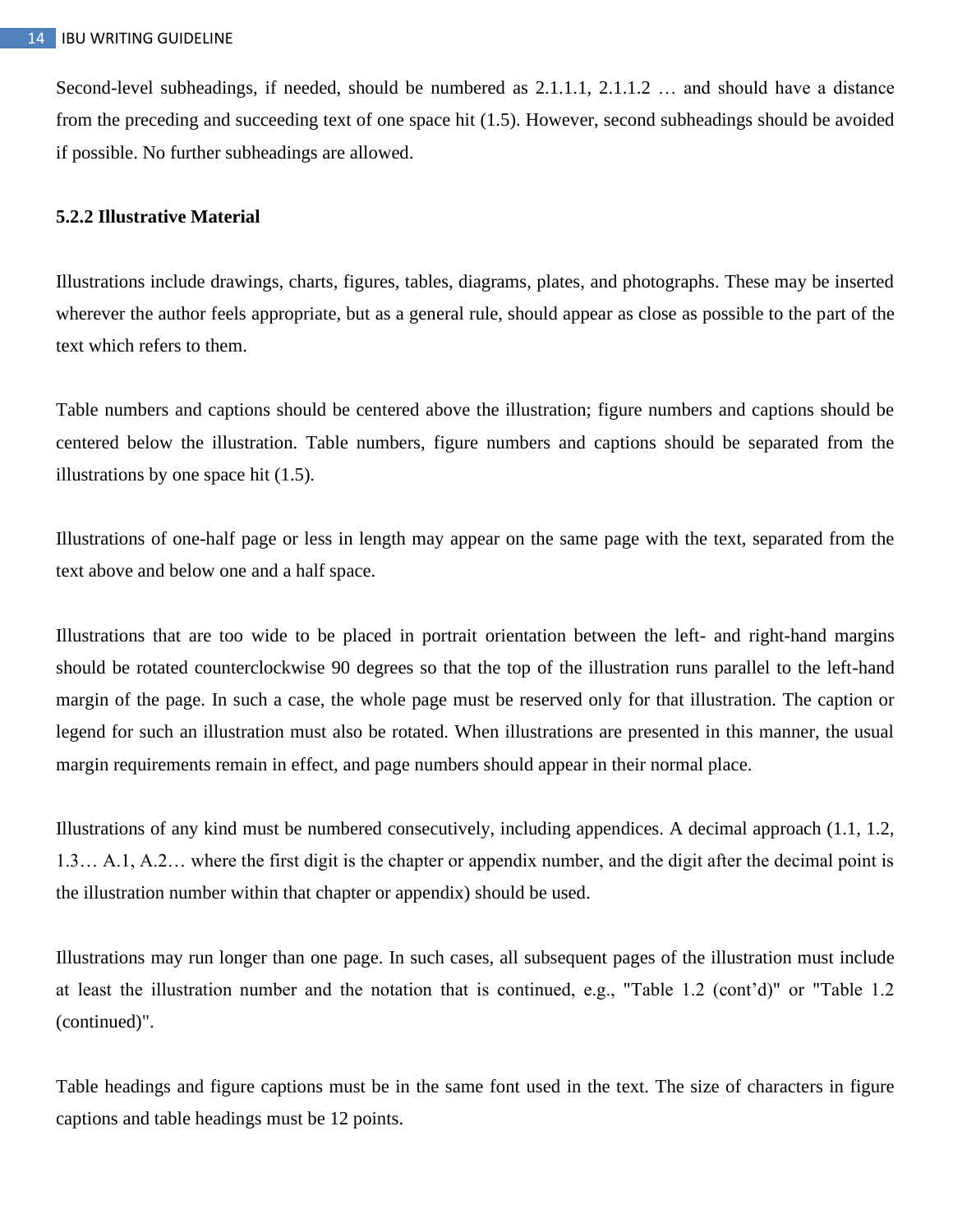A point size that is easy to read, especially for tables, axis scales, axis titles, legends, and labels in charts and diagrams must be chosen. Font size of characters in tables and figures can be reduced down to 8 points if space limitations make it imperative.

Color may be used in figures and photographs as long as duplicate copies are all produced by color photocopy*.* Photographic illustrations must be originals or well-made photographic copies of the originals. Standard photocopies of photographs are not acceptable. Wherever required, mounting of illustrations should be done with a technique that ensures durable and good quality result (e.g., dry mounting). With dry mounting, the paper to which photographs are attached will not curl. Other methods, such as library paste, rubber cement, spray mounting, or tape, are not acceptable: such mounting techniques are not permanent, and the adhesives used will eventually destroy both the paper and the photograph in the long run.

If an audio visual material (e.g., videotape, cassette, etc.) is needed to accompany and supplement the text, it should be adequately described within the continuity of the text. Only one copy of the material will be submitted.

A copy of the Master Thesis/Project in the form of CD will be submitted with all copies. Computer print-outs must conform to the margin specifications, must be dark and legible with high black and white contrast, and must be copied on Master Thesis/Project -quality paper.

Samples of table and figure are provided in Appendix 12 and 13.

#### **5.2.3 Formulas**

Mathematical and chemical formulas, equations and expressions must be computer generated using an equation editor or a mark-up language. If a reference is made to them, they must carry a numerical identification. Each equation must be numbered in parentheses and this must be given next to the right margin. Like illustrations, equation numbers must have two parts where the first part is the chapter or appendix number, and the part after the decimal point is the equation number within that chapter or appendix. For instance  $(1.1)$  or  $(A.2)$ .

#### **5.2.4 Quotations**

Short, direct prose quotations of three lines or less should be incorporated into the text, enclosed in double quotation marks. Prose quotations which exceed three lines should be set off from the text in single spacing and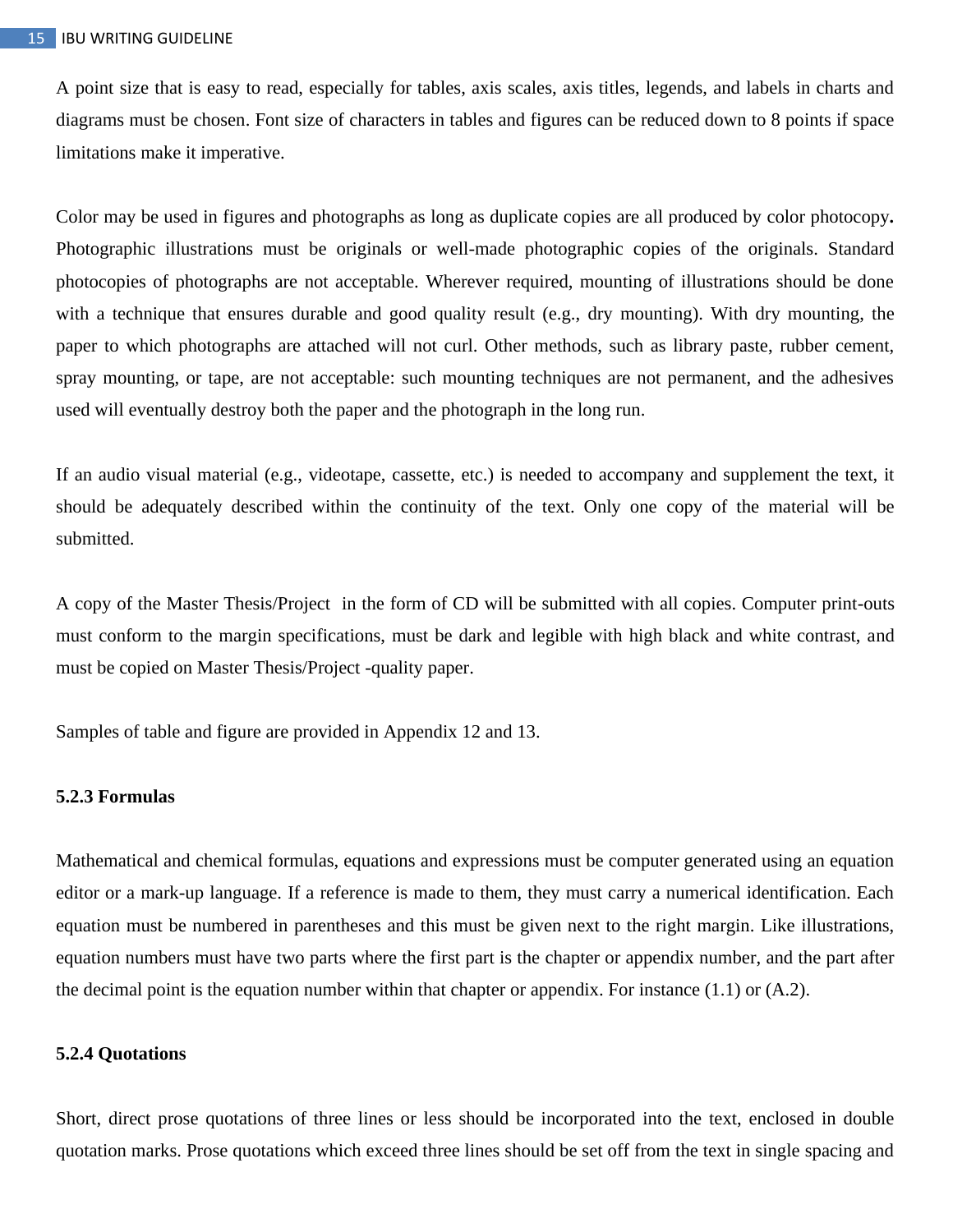indented in its entirety at least 10 mm from the left margin, with quotation marks at the beginning and end. **Even though usage on direct quoting is encouraged it should not be overused in the Master Thesis/Project 's main body.**

### **5.2.5 Footnotes and Endnotes**

Notes may be in the form of footnotes, placed at the bottom of each page, or endnotes, placed at the end of each chapter or at the end of the Master Thesis/Project before the bibliography.

Footnoting practices differ widely among publications in the sciences, humanities, and social sciences. Candidates should consult with their departments regarding accepted footnoting practice in their individual disciplines.

The most common mode of presentation for both footnotes and endnotes is to single-space within, and doublespace between, each listing. If placed at the bottom of a page, footnotes must be separated from the text by a complete horizontal line 4 mm above the first line of the footnote.

Arabic numerals, asterisks or small letters should be used for footnotes and endnotes. In either case, the label used may appear either above the line or in parentheses even with the line.

#### **5.2.6 Citations**

*The* Publication Manual of the American Psychological Association (APA) *referencing* system should be used. Samples for writing References are provided in Appendix 15. Complete guideline on APA referencing can be found on the following [link](https://publications.ibu.edu.ba/assets/userfiles/publicationoffice/documents/ACADEMIC%20REFERENCING%20GUIDE%20FINAL%20VERSION.pdf)

#### **5.2.7 References**

All of the references are to be listed at the end of the Master Thesis/Project. The references in a section headed "References". All cited material in the text should be listed in the References. Similarly, all referenced material should be cited in the text as well.

The references section is not assigned a chapter number, but it must have page numbers written in the same font and point size used for pagination throughout the Master Thesis/Project. The heading References is centered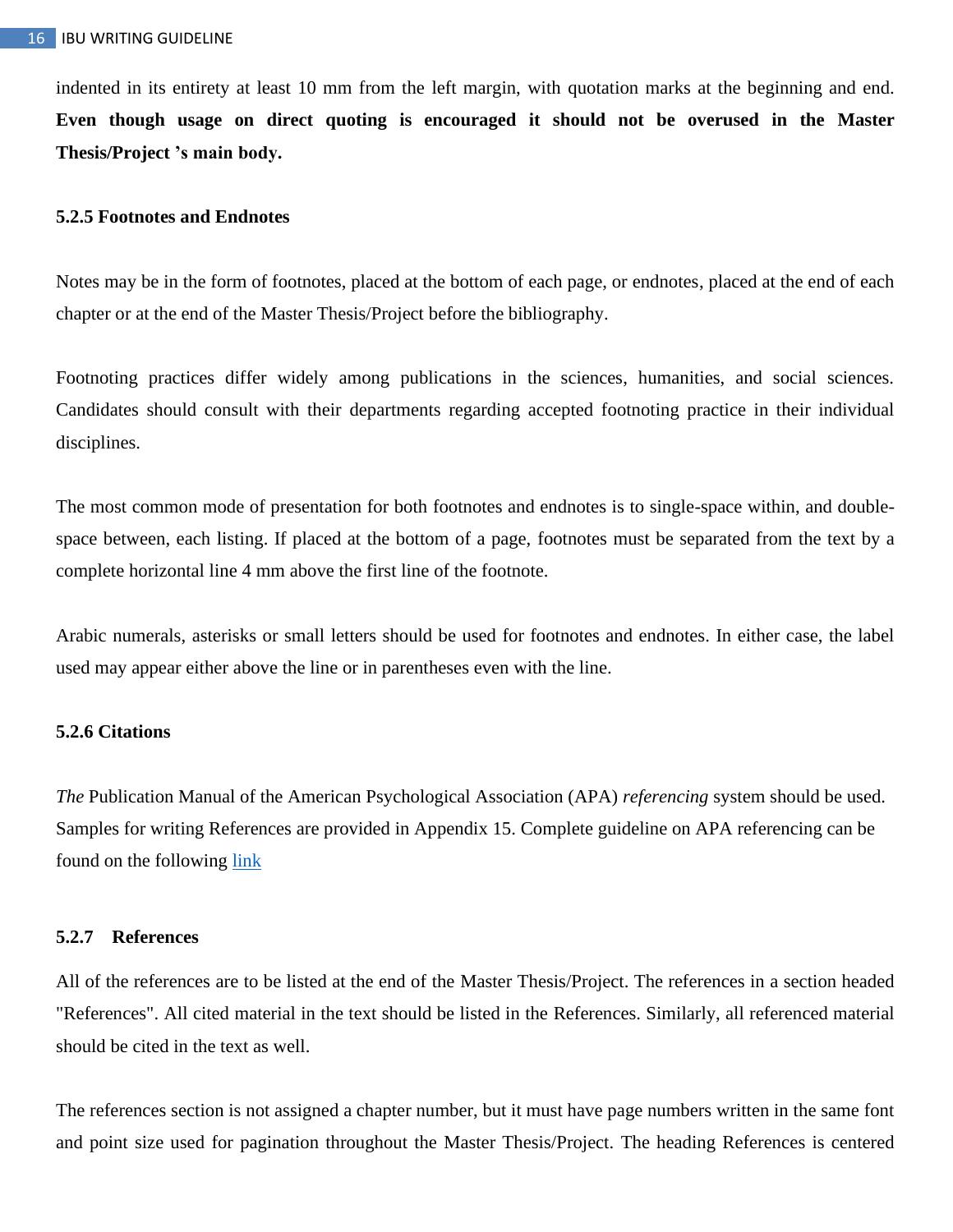between the margins, without punctuation, 60 mm from the top of the page; the list begins one and a half space below. Each bibliographic entry should be single-spaced (1.0) with double spacing between entries (2x1.5).

### **5.2.8 Appendices**

Some authors may wish to include certain material of the Master Thesis/Project in an appendix rather than in the main text. For example, an appendix may contain test forms, detailed apparatus description, extensive tables of raw data, computer programs, etc.

If the information to be appended requires more than one appendix, each should be given a number (Appendix 1, Appendix 2, etc.). The heading Appendix 1 should appear centered between the text margins, 60 mm from the top of the page. Each appendix has a descriptive title. The font and point size should be same as those used for chapter titles.

Spacing need not be the same for each of the appendices. Documents and case studies may be single-spaced, whereas spacing for the explanations of methods and procedures may be similar to that of the text. Each appendix with its title must be listed separately in the table of contents, similar to a chapter.

All appendices must have page numbers written in the same font and point size used for pagination throughout the Master Thesis/Project . If an appendix contains photocopied material, the photocopies should be of publication quality.

### **5.2.9 Curriculum Vitae**

The Curriculum Vitae is required for doctoral Master Thesis/Project. It is a professional, one or two paragraph, biography of the candidate which includes, educational institutions attended (after high school), degrees and honors won, and teaching and professional experience. It should be short, concise, and written in the third person.

Do not give the Curriculum Vitae a chapter number, but it must have page numbers and be included as the last item in the table of contents. The Curriculum Vitae must be in the same font and point size as the rest of the Master Thesis/Project. A sample Curriculum Vitae is provided in Appendix 14.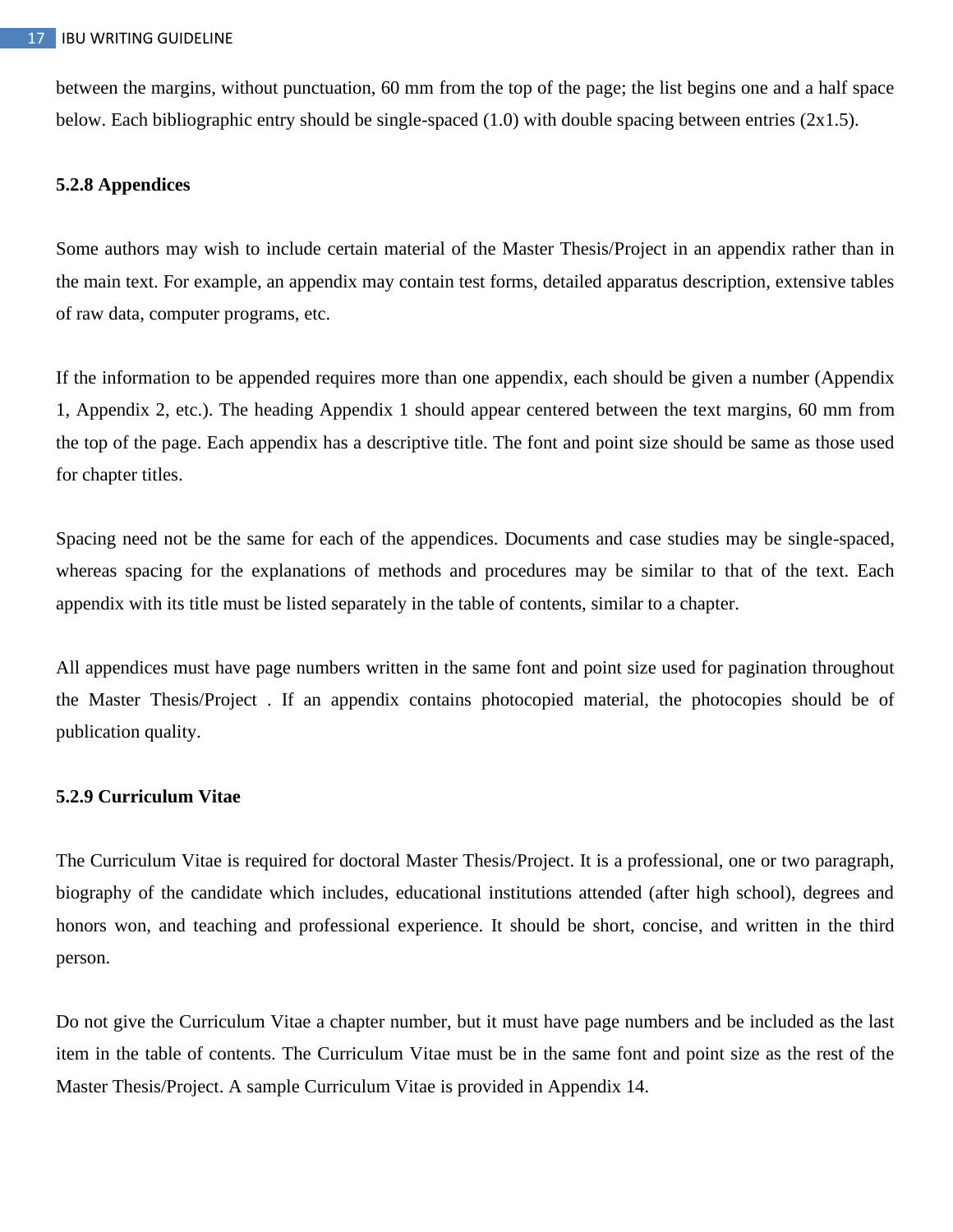## **6. ADDITIONAL INFORMATION**

### **6.1.Correct name for each faculty and department**

-**Faculty of Education and Humanities** (Department of Oriental Philology, Department of English Language and Literature)

-**Faculty of Engineering and Natural Sciences** (Department of Information Technologies, Department of Genetics and Bioengineering, Department of Electrical and Electronics Engineering, Department of Architecture)

- **Faculty of Economics and Social Sciences** (Department of Management, Department of International Relations and European Studies, Department of International Business, Department of Banking and Finance).

| <b>Faculty/Department</b>                          | Page number requirements                   |                | <b>Reference list requirements</b> |                 |
|----------------------------------------------------|--------------------------------------------|----------------|------------------------------------|-----------------|
|                                                    | <b>Faculty of Education and Humanities</b> |                |                                    |                 |
|                                                    | <b>THESIS</b>                              | <b>PROJECT</b> | <b>THESIS</b>                      | <b>PROJECT</b>  |
| <b>Department of English Language</b>              | Min. 70 pages                              | Min. 50        | At least 40                        | At least 20     |
| and Literature                                     | Max. 100                                   | <b>Max.80</b>  | sources                            | references      |
| <b>Department of Oriental Philology</b>            | At least 70 pages                          | At least 35    | At least 25                        | At least 15     |
|                                                    |                                            | pages          | references (15)                    | references (10) |
|                                                    |                                            |                | $books+10$                         | $books+5$       |
|                                                    |                                            |                | journals)                          | journals)       |
| <b>Faculty of Engineering and Natural Sciences</b> |                                            |                |                                    |                 |
| Architecture                                       | At least 60 pages                          |                |                                    |                 |
| <b>Electrical and Electronics</b>                  | At least 30 pages                          |                | At least 15                        |                 |
| <b>Engineering</b>                                 | should be given                            |                | references                         |                 |
|                                                    | for results and                            |                |                                    |                 |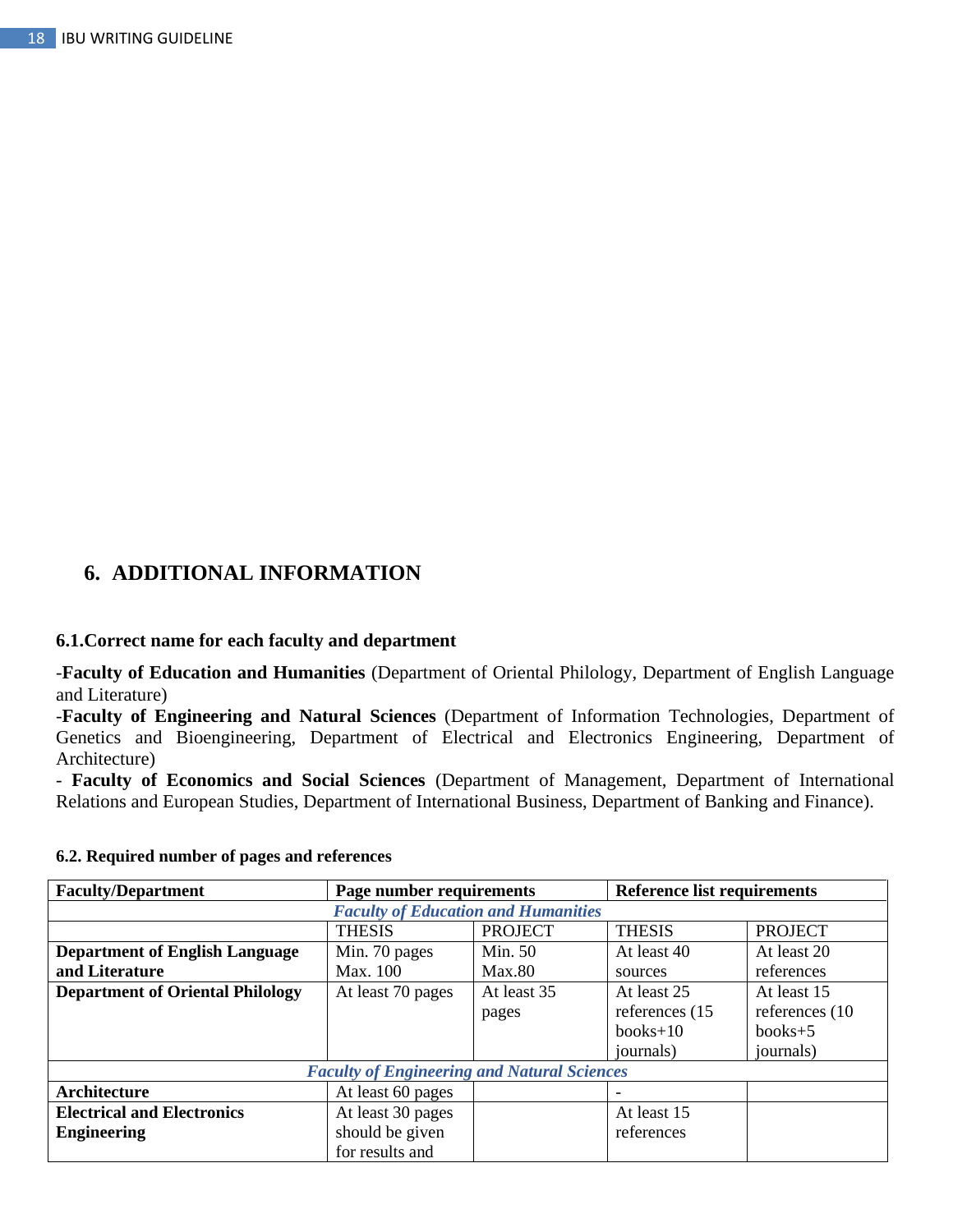|                                                 | discussion part    |             |  |
|-------------------------------------------------|--------------------|-------------|--|
|                                                 | only               |             |  |
| <b>Genetics and Bioengineering</b>              | At least 30 pages  |             |  |
|                                                 | should be given    |             |  |
|                                                 | for results and    |             |  |
|                                                 | discussion part    |             |  |
|                                                 | only               |             |  |
| <b>Information Technologies</b>                 | At least 70 pages, | At least 15 |  |
|                                                 | out of which at    | references  |  |
|                                                 | least 30 pages     |             |  |
|                                                 | should be given    |             |  |
|                                                 | for research part  |             |  |
| <b>Faculty of Economics and Social Sciences</b> |                    |             |  |

### **For all departments**

 $\overline{\Gamma}$ 

| Page number requirements              |                                                 | Reference list requirements               |                                                 |                                                 |                                    |
|---------------------------------------|-------------------------------------------------|-------------------------------------------|-------------------------------------------------|-------------------------------------------------|------------------------------------|
| 1 YEAR<br>PROGRAM<br>THESIS (18 ECTS) | 2 YEARS<br><b>PROGRAM THESIS</b><br>$(60$ ECTS) | <b>1 YEAR PROGRAM</b><br>PROJECT (6 ECTS) | 1 YEAR PROGRAM<br>THESIS (18 ECTS)              | 2 YEARS<br><b>PROGRAM THESIS</b><br>(60 ECTS)   | 1 YEAR PROGRAM<br>PROJECT (6 ECTS) |
| At least 45 pages                     | At least 60 pages                               | At least 35 pages                         | At least 25 sources<br>(20 journal<br>articles) | At least 30 sources<br>(20 journal<br>articles) | At least 20<br>references          |

**\*\*\*Please note that required page numbers does not include reference list in the thesis/project, i.e. minimum number of pages is indicated from introduction till conclusion without references.** 

### **6.3. Correct degree titles**

| <b>Faculty/Department</b>                                             | Title of the earned degree                              |  |  |  |
|-----------------------------------------------------------------------|---------------------------------------------------------|--|--|--|
|                                                                       | <b>Faculty of Education and Humanities</b>              |  |  |  |
| Department of English Language and Literature                         | <b>Master of English Language and Literature</b>        |  |  |  |
| <b>Department of Oriental Philology</b>                               | <b>Master of Turkish Language and Literature</b>        |  |  |  |
| <b>Faculty of Engineering and Natural Sciences</b>                    |                                                         |  |  |  |
| Architecture                                                          | <b>Master of Architecture</b>                           |  |  |  |
| <b>Electrical and Electronics Engineering</b>                         | <b>Master of Electrical and Electronics Engineering</b> |  |  |  |
| <b>Genetics and Bioengineering</b>                                    | <b>Master of Genetics and Bioengineering</b>            |  |  |  |
| <b>Information Technologies</b>                                       | <b>Master of Information Technologies</b>               |  |  |  |
| <b>Faculty of Economics and Social Sciences</b>                       |                                                         |  |  |  |
| <b>Master of Science in Management</b>                                |                                                         |  |  |  |
| <b>Master of Science in Management and IT</b>                         |                                                         |  |  |  |
| <b>Master of Arts in International Relations and European Studies</b> |                                                         |  |  |  |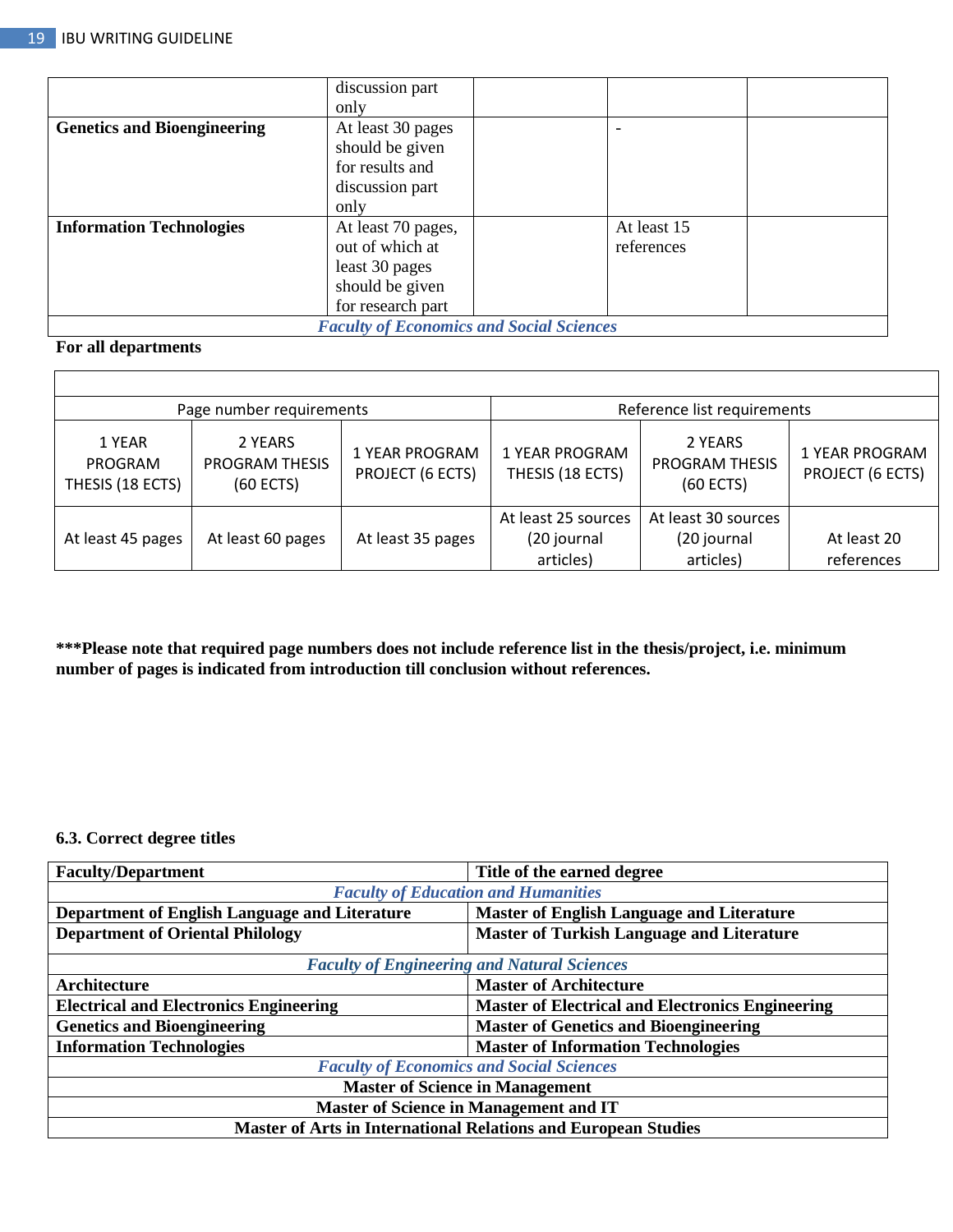### **6.4. Required articles to be published before the defense:**

#### **6.5. Exceptions**

**Department of Architecture is being an exception from the rules of usage of writing programs and appearance of the main body in the Master Thesis/ Project . Due to importance of visual expression architectural research students from this department can use InDesign, Publisher, Photo Shop or some other compatible program. However, students' needs to follow the rules on preliminary pages and page number requirements. Ph.D. Master Thesis/Project s from this department will be delivered in pdf. Version to the Publications Office.** 

#### **6.6. Checklist**

| <b>Master's with Thesis</b> $(4+1$ and $3+2)$ ;<br><b>Master with thesis</b> $(4+1)$ i<br>one article related to the topic of thesis<br>$(3+2)$ : <b>1 article</b> published or<br>published or accepted in internationally<br>international<br>accepted<br>by<br>indexed journals or published/accepted<br><b>Faculty of</b><br>indexed<br>journals<br>from the international conference (in co-<br><sub>or</sub><br><b>Economics</b><br>international conference (with<br>authorship with the supervisor)<br>and Social<br>co-authorship of supervisor);<br><b>Sciences</b><br><b>Master's without Thesis</b> $(4+1)$ ; not<br><b>Master without thesis</b> $(4+1)$ :<br>necessary to publish an article for a<br>Publication is not prerequisite<br>purpose of defense.<br>for final work defense.<br>At all faculties:<br>With co- | 2017/2018 |
|----------------------------------------------------------------------------------------------------------------------------------------------------------------------------------------------------------------------------------------------------------------------------------------------------------------------------------------------------------------------------------------------------------------------------------------------------------------------------------------------------------------------------------------------------------------------------------------------------------------------------------------------------------------------------------------------------------------------------------------------------------------------------------------------------------------------------------------|-----------|
|                                                                                                                                                                                                                                                                                                                                                                                                                                                                                                                                                                                                                                                                                                                                                                                                                                        |           |
| authorship of supervisor,<br><b>Master's with Thesis</b> $(4+1$ and $3+2)$ ;<br>student must publish one<br>one article related to the topic of thesis<br><b>Faculty of</b><br>published or accepted in internationally<br>article in proceeding of<br>Publication is not prerequisite<br><b>Engineering</b><br>indexed journals or published/accepted<br>international conference, or<br>and Natural<br>for final work defense<br>from the international conference (in co-<br>international<br>scientific<br><b>Sciences</b><br>authorship with the supervisor)<br>journal.                                                                                                                                                                                                                                                          |           |
| One article or a conference paper<br>related to the topic of thesis must be<br>published in a scientific indexed journal<br>1 article published or accepted<br><b>Faculty of</b><br>or international conference proceeding<br>indexed<br>international<br>by<br><b>Education</b><br>book (with a conference presentation <sup>1</sup> )<br>and<br>journal<br>international<br><b>or</b><br>(in co-authorship with the supervisor).<br><b>Humanities</b><br>conference<br>Article/Conference paper's<br>acceptance letter is acceptable for the<br>defense                                                                                                                                                                                                                                                                              |           |

**I downloaded and filled accordingly the preliminary pages template**  $\ket{\diamondsuit} \times$ 

<sup>&</sup>lt;sup>1</sup> Obligatiory for the article to be accepted.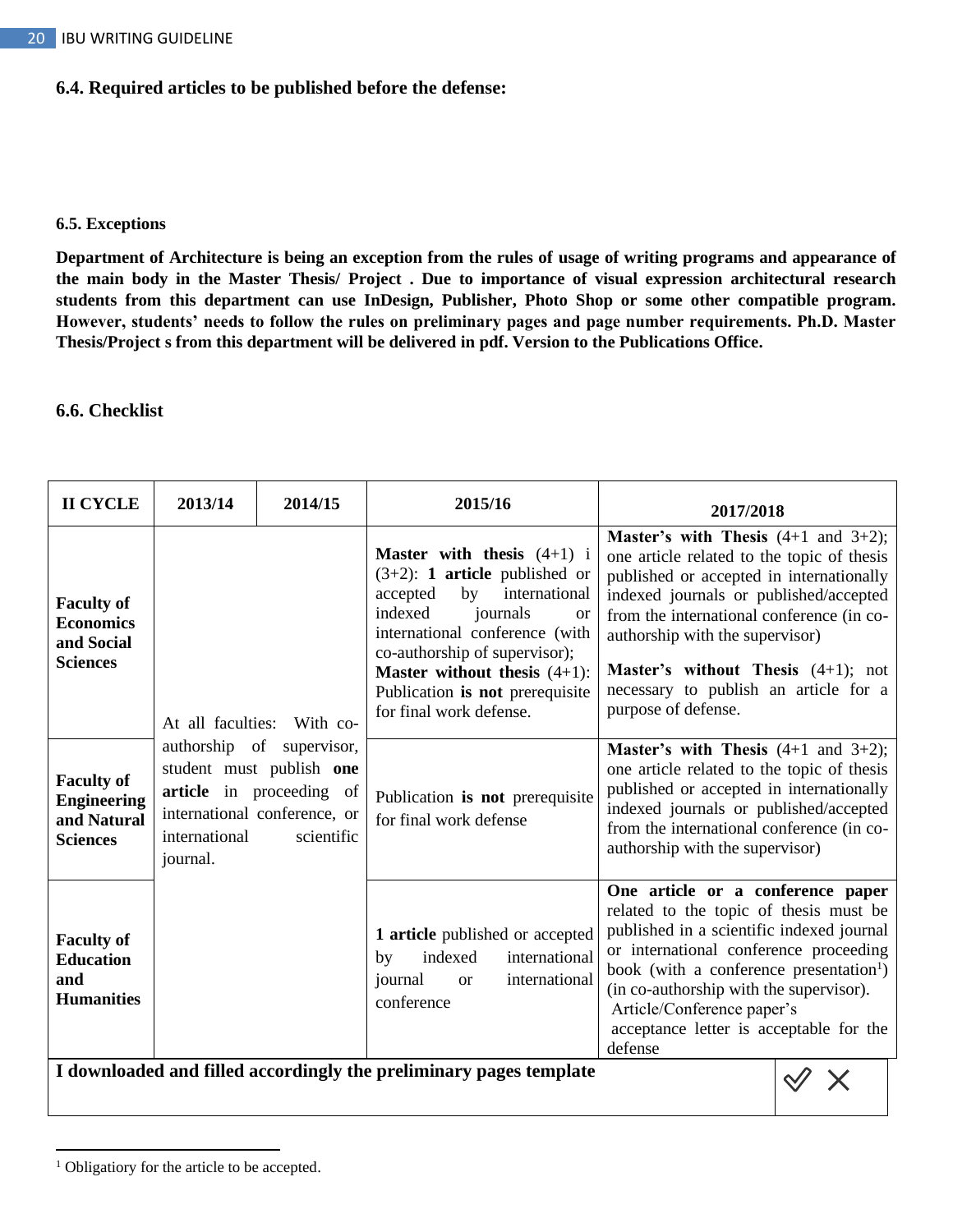| I wrote correctly my degree title                                                                                        |                                                                                                        |
|--------------------------------------------------------------------------------------------------------------------------|--------------------------------------------------------------------------------------------------------|
| I made all new chapter pages title 6 cm from the top                                                                     | $\mathcal{A} \times$                                                                                   |
| I numbered correctly my tables, as indicated in the guide                                                                | $\mathrel{\mathscr{A}} \mathrel{\mathsf{X}}$                                                           |
| I numbered my figures correctly, as indicated in the guide                                                               | $\mathcal{A} \times$                                                                                   |
| I made my left (binding margin) 4 cm                                                                                     | $\mathcal{A} \times$                                                                                   |
| I followed the rules on headings and subheadings format                                                                  | $\mathcal{A} \times$                                                                                   |
| I followed spacing rule                                                                                                  | $\mathcal{A} \times$                                                                                   |
| I adopted the rule on page numbers/number of references on my Faculty/Department                                         | $\mathrel{\mathop{\triangle}\hspace{0.5ex}\mathrel{\triangle}}\mathrel{\mathop{\times}\hspace{0.5ex}}$ |
| I wrote Curriculum Vitae at the end                                                                                      | $\mathrel{\mathop{\triangleleft}} \mathrel{\mathop{\times}}$                                           |
| I referenced and paraphrased my paragraphs correctly so I am confident that my<br>plagiarism checking will be quite fine |                                                                                                        |
| My supervisor checked my Master Thesis/Project before applying for the defense                                           |                                                                                                        |

## **Appendix 1 – Cover page**

| $60 \text{ mm}$                |                   |  |  |
|--------------------------------|-------------------|--|--|
| INTERNATIONAL BURCH UNIVERSITY |                   |  |  |
|                                | <b>FACULTY</b>    |  |  |
|                                | <b>DEPARTMENT</b> |  |  |
|                                |                   |  |  |
|                                |                   |  |  |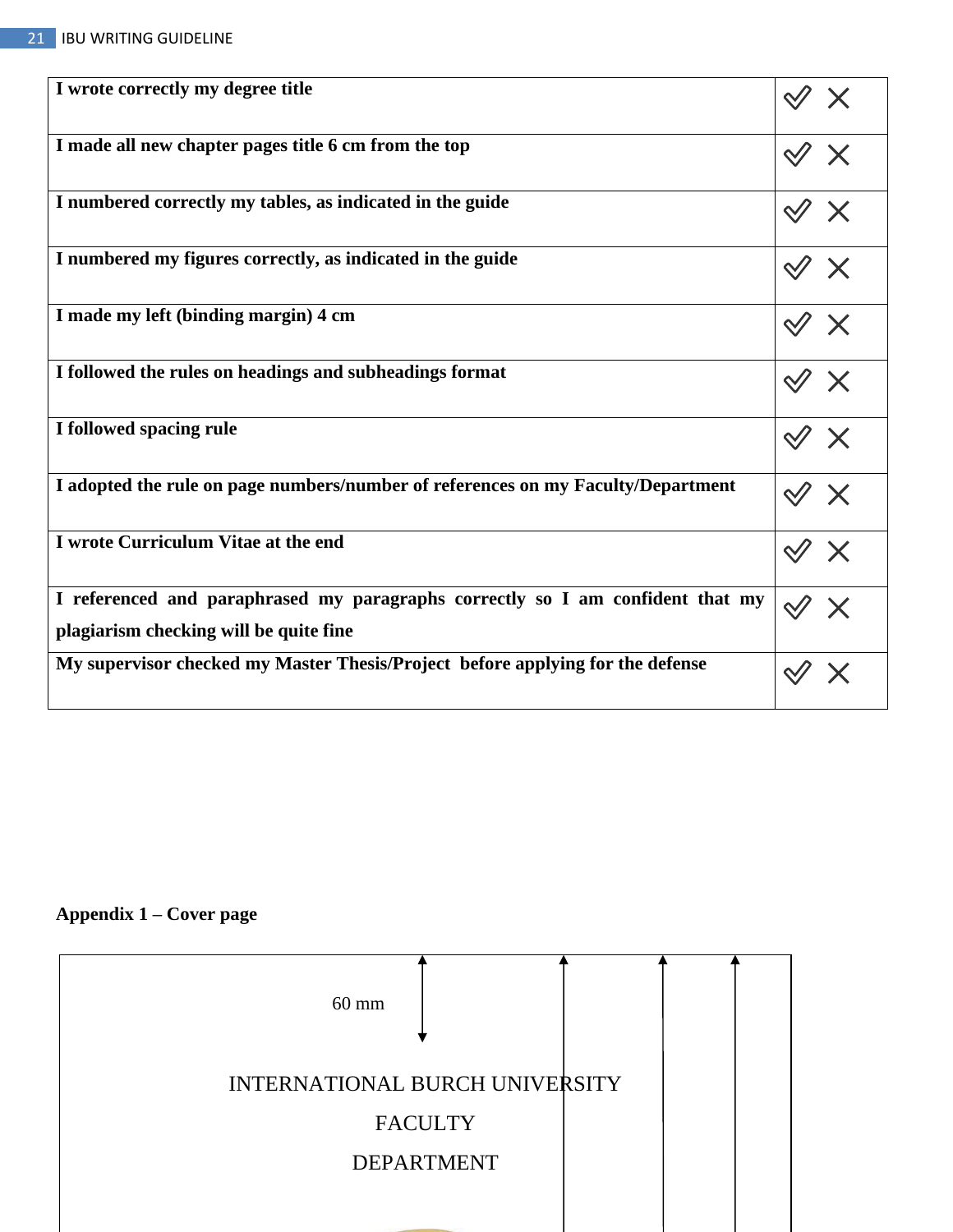140 mm

180 mm

250 mm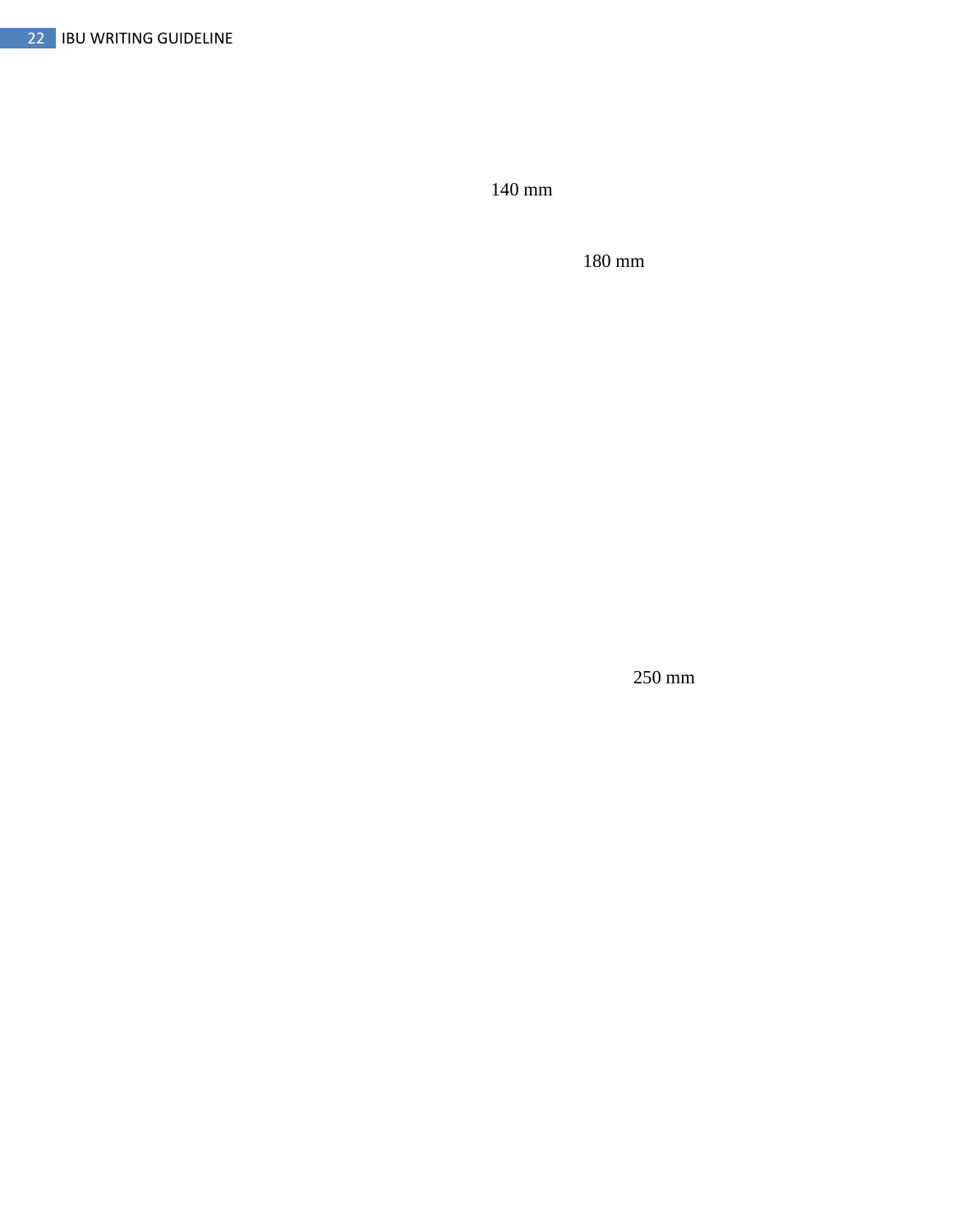

Thesis/Project Submitted in Fulfillment of Requirements for the Degree of

……………………….. (12 points)

INTERNATIONAL BURCH UNIVERSITY

Year (12 points)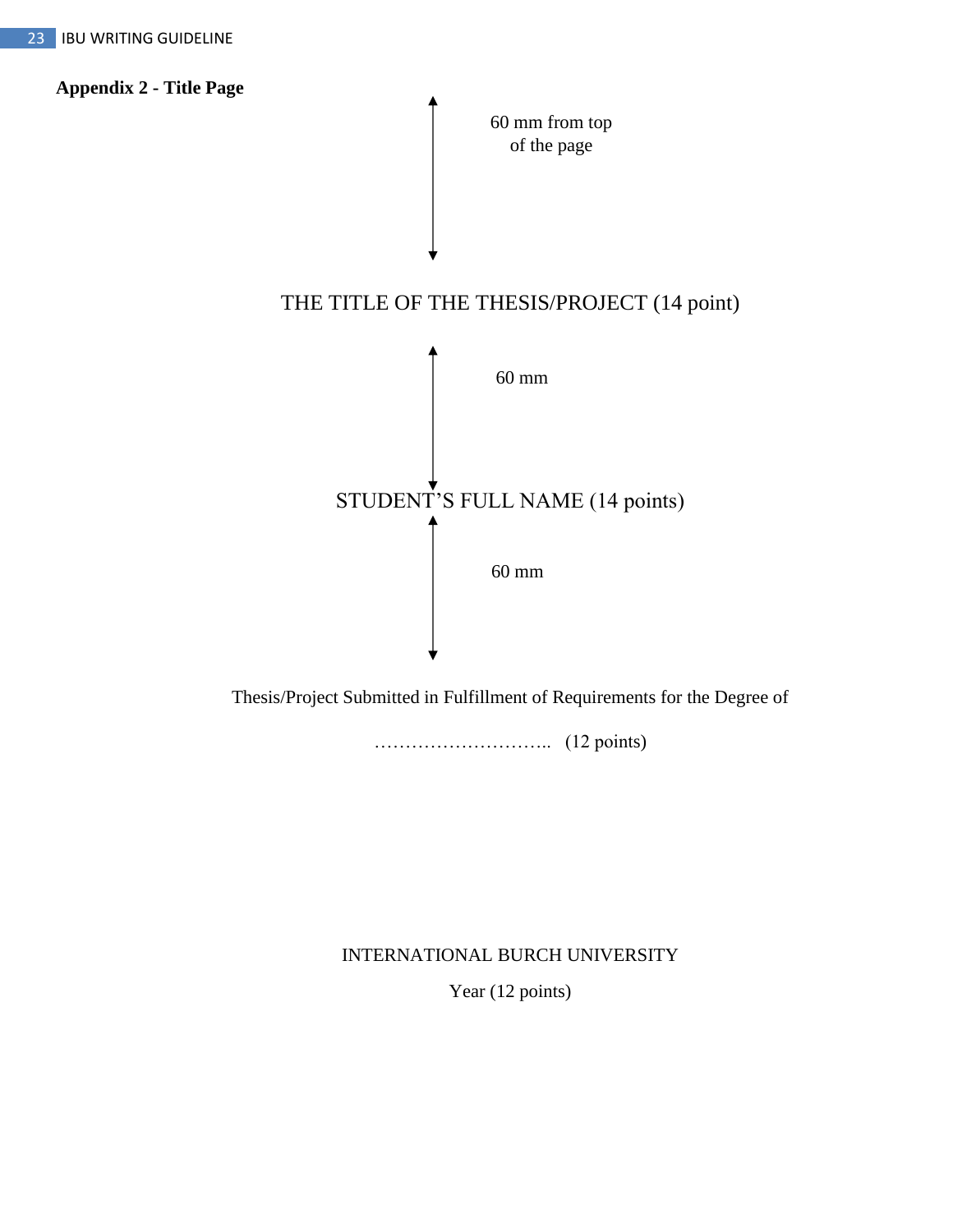| <b>Appendix 3 – Approval Page</b>                     | 60 mm from top<br>of the page    |
|-------------------------------------------------------|----------------------------------|
|                                                       | <b>APPROVAL PAGE</b> (14 points) |
|                                                       | 2 space hits $(2x1.5)$           |
| <b>Student Name &amp; Surname</b>                     |                                  |
| <b>Faculty</b>                                        |                                  |
| <b>Department</b>                                     |                                  |
| <b>Thesis/Project Title</b><br><b>Date of Defense</b> |                                  |

I certify that this final work satisfies all the requirements as a Master Thesis/Project for the degree of …………………………

………………………………

 **Head of Department**

This is to certify that I have read this final work and that in my opinion it is fully adequate, in scope and quality, as a Master Thesis/Project for the degree of …………………..

……………………………….

 **Supervisor**

|  | <b>Examining Committee Members</b> |  |
|--|------------------------------------|--|
|--|------------------------------------|--|

Title / Name & Surname Affiliation Signature

| $1-$ |  |  |
|------|--|--|
| $2-$ |  |  |
| $3-$ |  |  |
| $4-$ |  |  |
| $5-$ |  |  |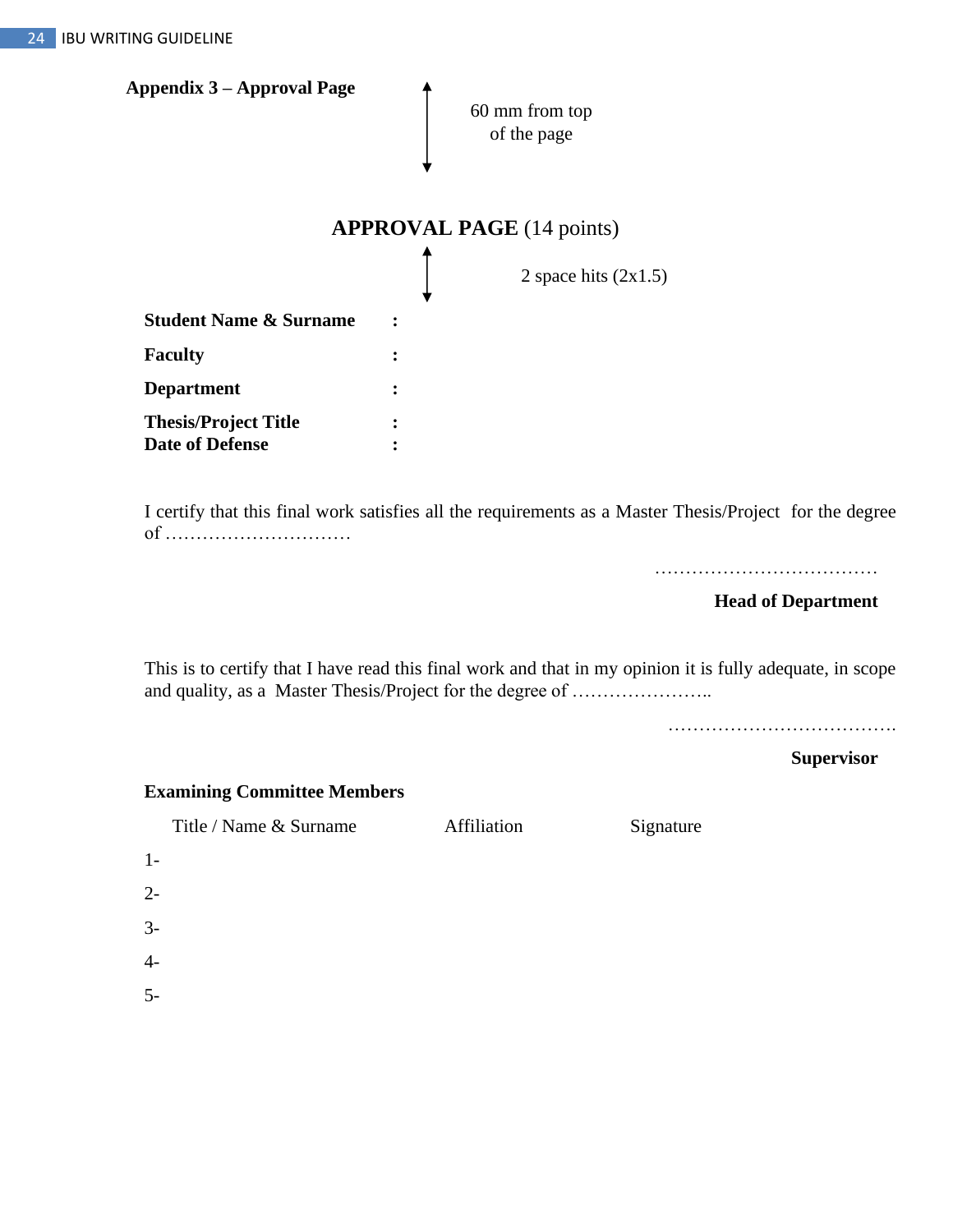**Appendix 4 - Abstract Page** 

## THE TITLE OF THE THESIS/PROJECT



Keywords: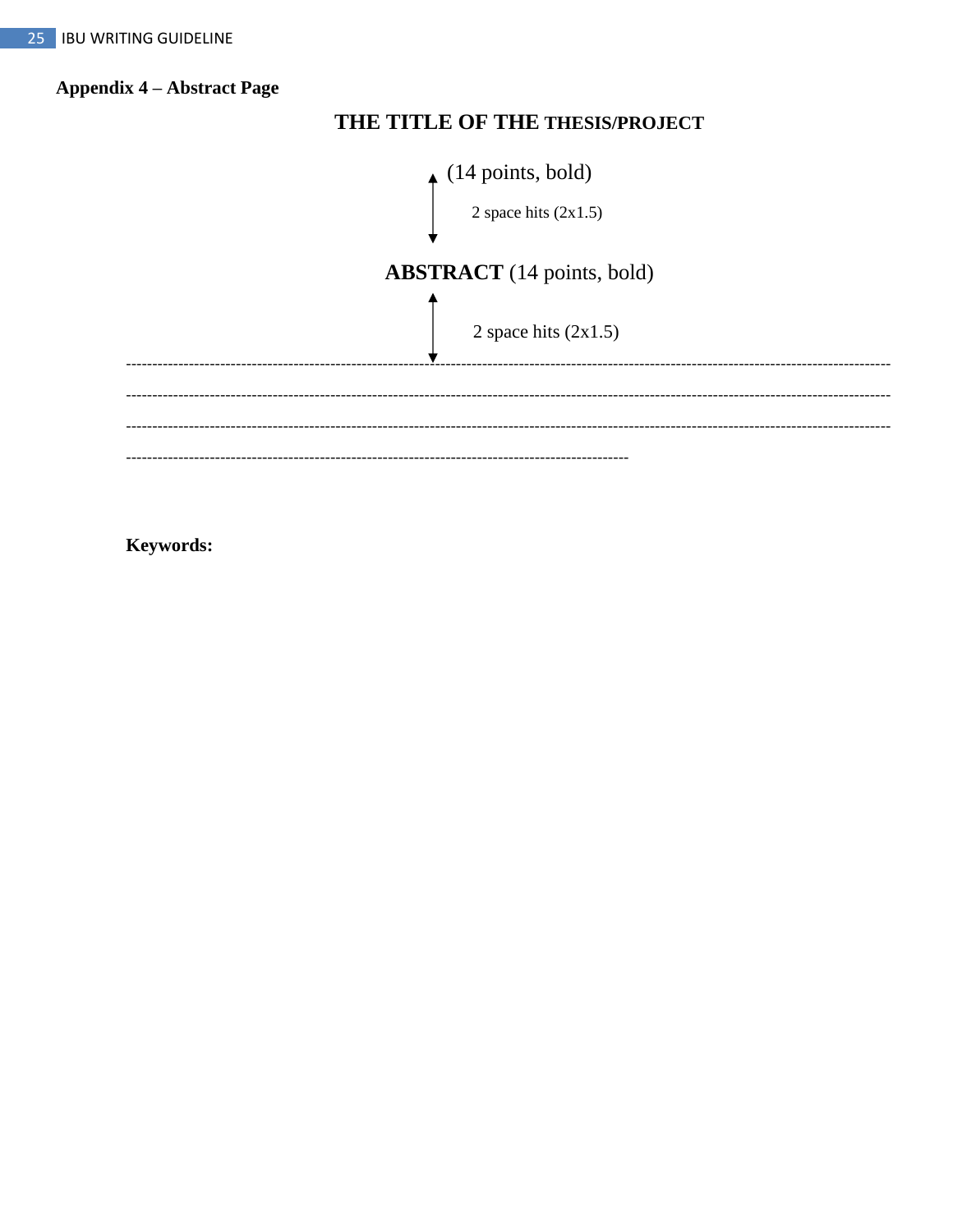#### **Appendix 5 – Acknowledgements**

60 mm

## **ACKNOWLEDGEMENTS** (14 points, bold)

2 space hits  $(2x1.5)$ 

There are many people who helped to make my years at the graduate school most valuable. First, I thank ……, my major professor and Master Thesis/Project supervisor. Having the opportunity to work with her over the years was intellectually rewarding and fulfilling. I also thank …… who contributed much to the development of this research starting from the early stages of my Master Thesis/Project work. ……… provided valuable contributions to the development of the econometric model. I thank him for his insightful suggestions and expertise.

Many thanks to Department computer staff, who patiently answered my questions and problems on word processing. I would also like to thank to my graduate student colleagues who helped me all through the years full of class work and exams. My special thanks go to ……. whose friendship I deeply value.

The last words of thanks go to my family. I thank my parents …… and my brother ….. for their patience and encouragement. Lastly I thank my husband, …, for his endless support through this long journey.

This study was supported by the State Planning Organization (DPT) Grant No: BAP-………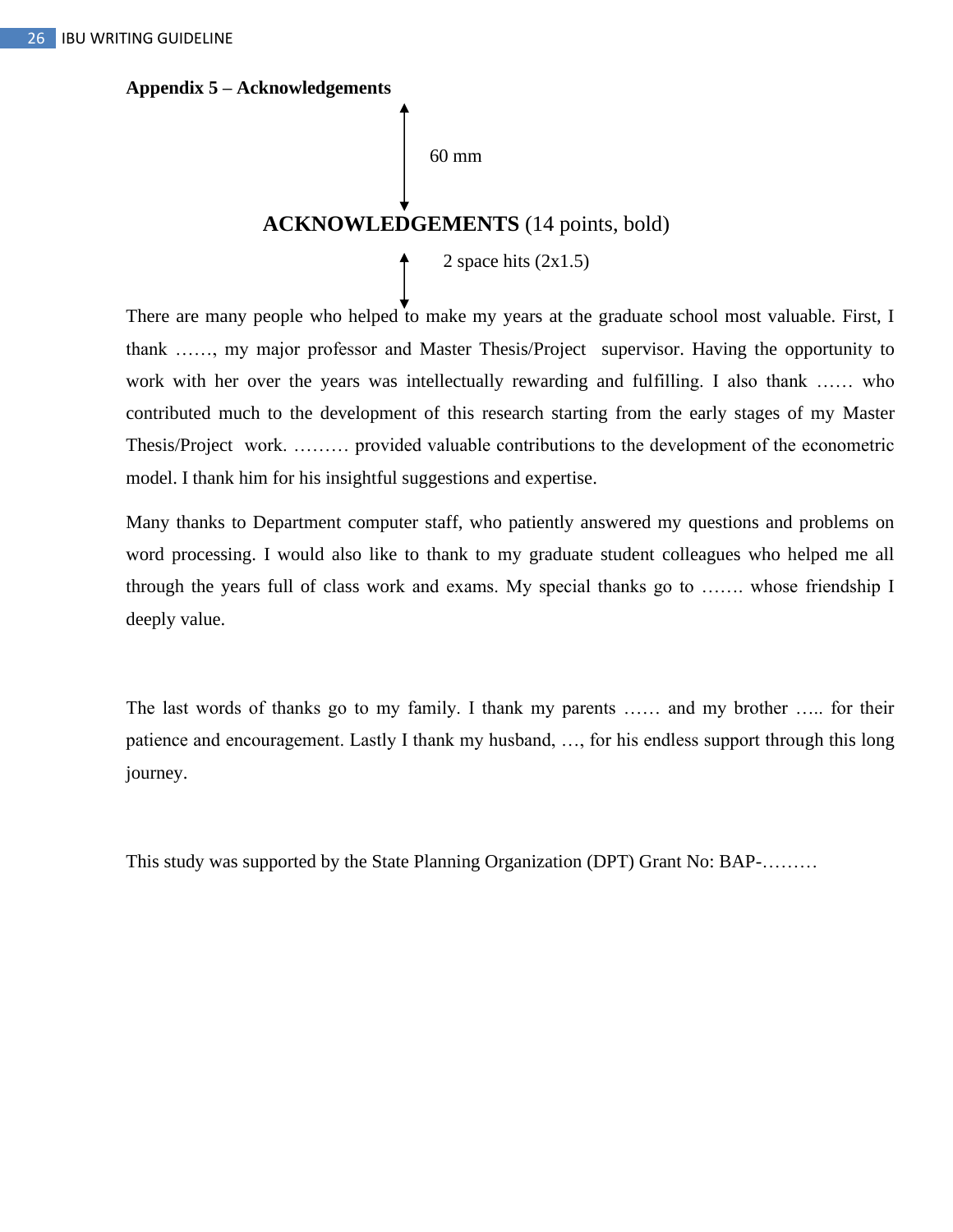

I hereby declare that this Master Thesis/Project titled………………… ……………………….. is based on my original work except quotations and citations which have been duly acknowledged. I also declare that this Master Thesis/Project has not been previously or concurrently submitted for the award of any degree, at International Burch University, any other University or Institution.

(Signature)

Name of Candidate

Date: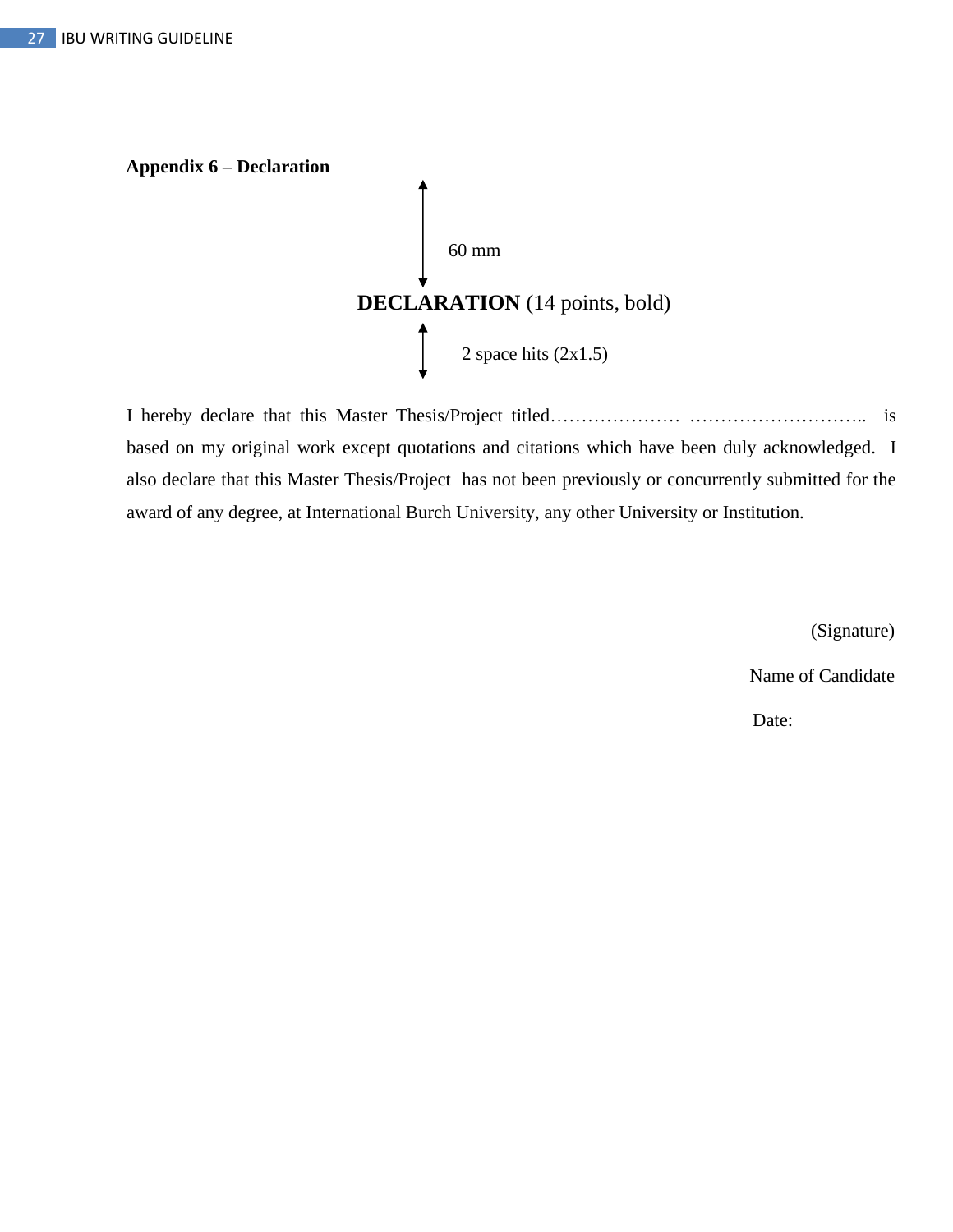**Appendix 7 – Table of Contents**

# **TABLE OF CONTENTS** (14 point, bold)

2 space hits  $(2x1.5)$ 

|                  | 2 space hits $(2x1.5)$                                                                                          |  |
|------------------|-----------------------------------------------------------------------------------------------------------------|--|
| <b>CHAPTER 1</b> |                                                                                                                 |  |
|                  | the contract of the contract of the contract of the contract of the contract of the contract of the contract of |  |

#### 2 space hits (2x1.5)  $\lceil$

## **CHAPTER 2**

| 2.1 |                                                                |
|-----|----------------------------------------------------------------|
|     | 2.1.1 Divergence of Long-Term Care Outputs                     |
|     |                                                                |
|     |                                                                |
|     | 2.2 Traditional Studies and the Failure to Provide a Plausible |
|     | 29                                                             |
|     | $\int 2 \text{ space hits } (2x1.5)$                           |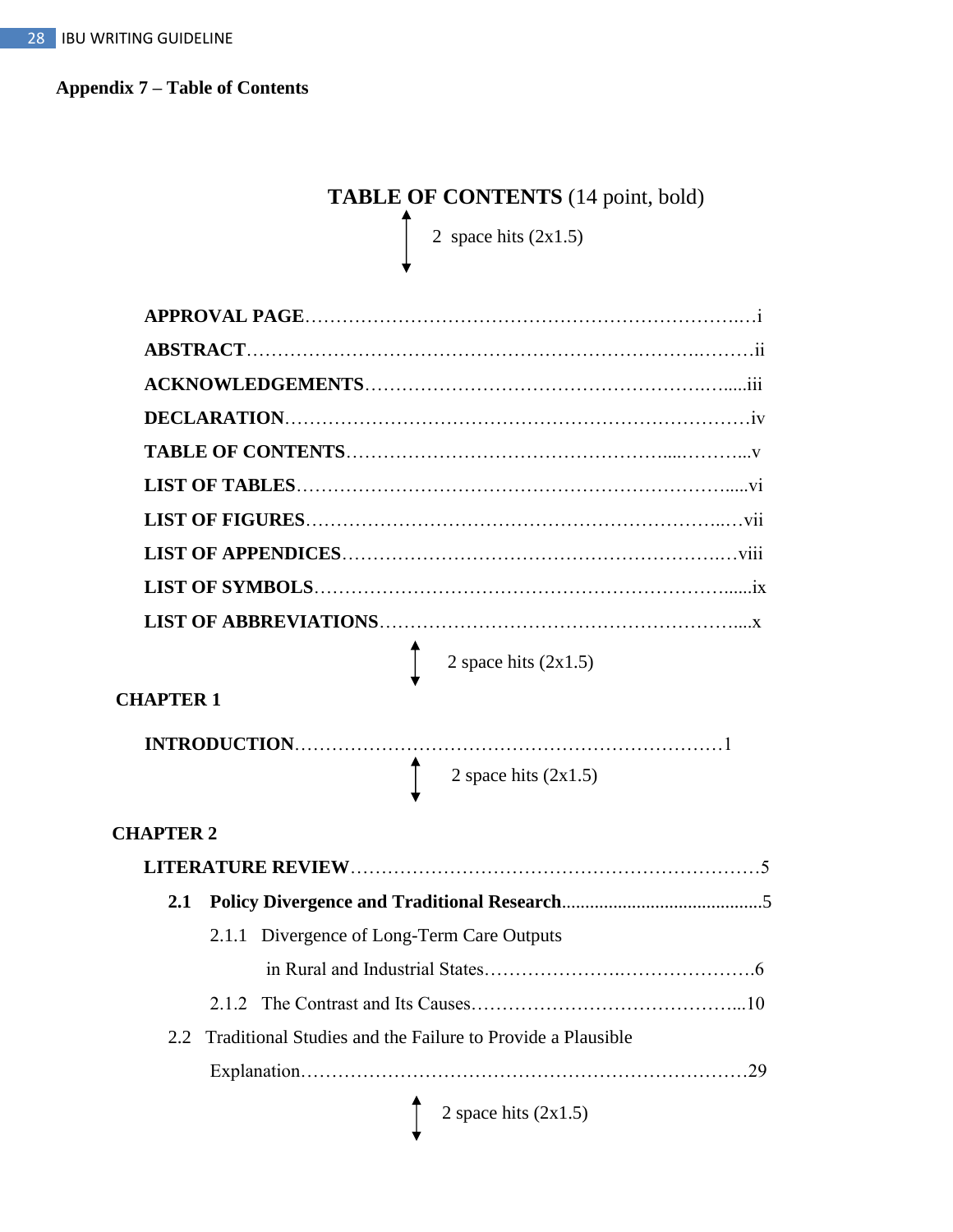## **CHAPTER 3**

### **CHAPTER 4**

| 2 space hits $(2x1.5)$<br>180 |
|-------------------------------|
|                               |
|                               |
| 2 space hits $(2x1.5)$        |
| 210                           |
|                               |
| 225                           |
|                               |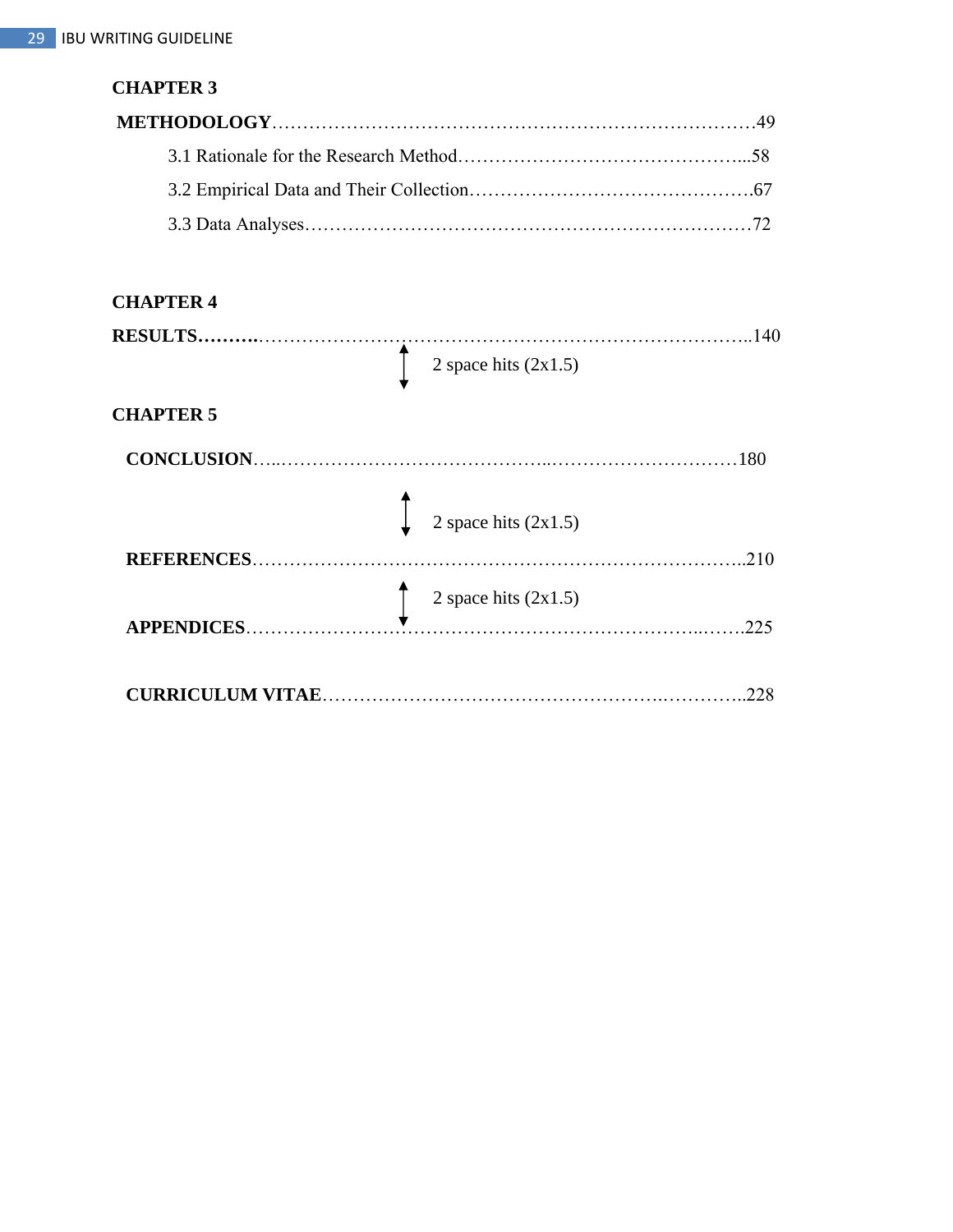## **Appendix 8 - List of Tables**



(**Note:** Table 1.1 indicates the first table in Chapter 1, Table 2.1 indicates the first table in Chapter 2.)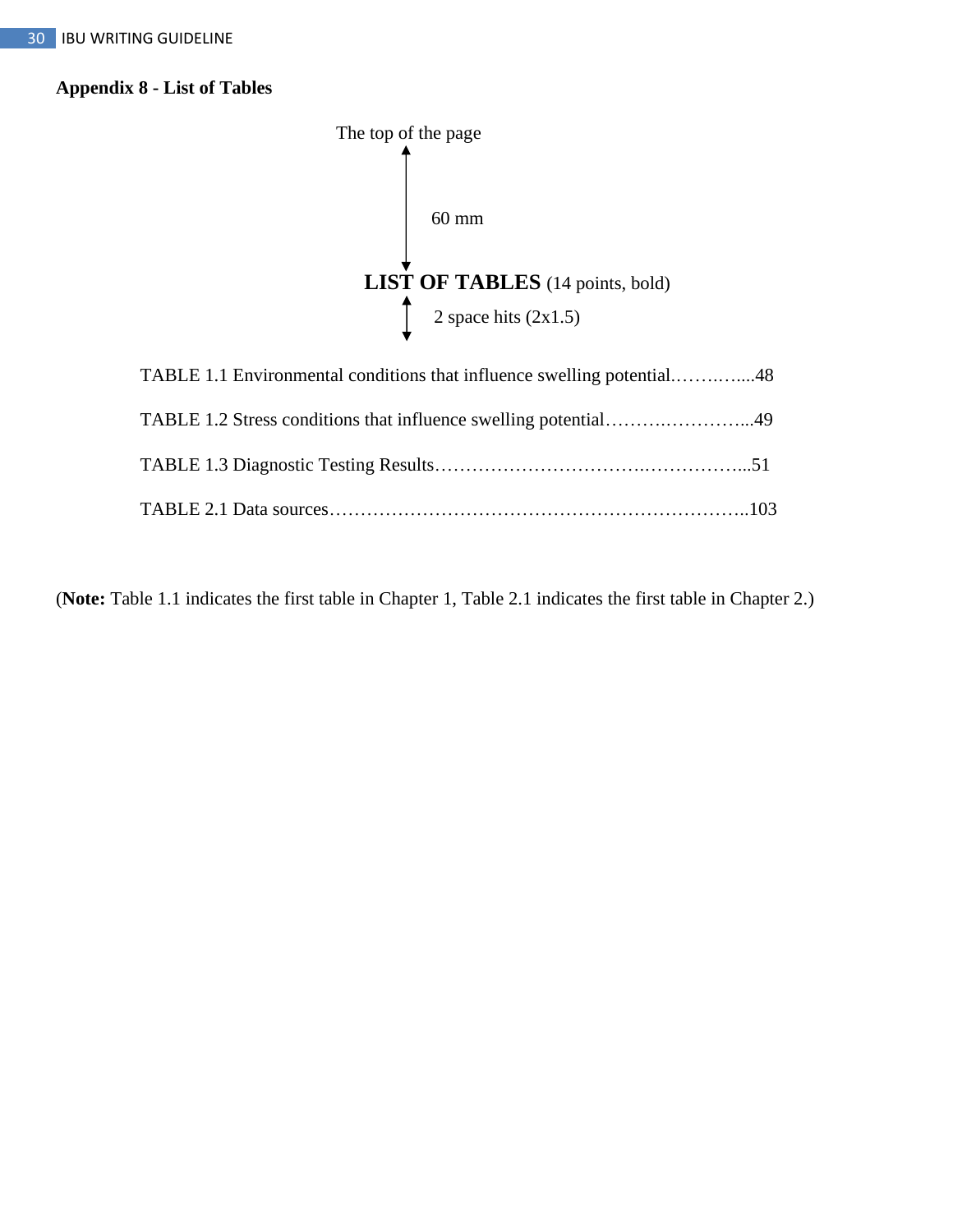## **Appendix 9 - List of Figures**



(**Note:** Figure 1.1 indicates the first figure in Chapter 1, Figure 2.1 indicates the first figure in Chapter 2)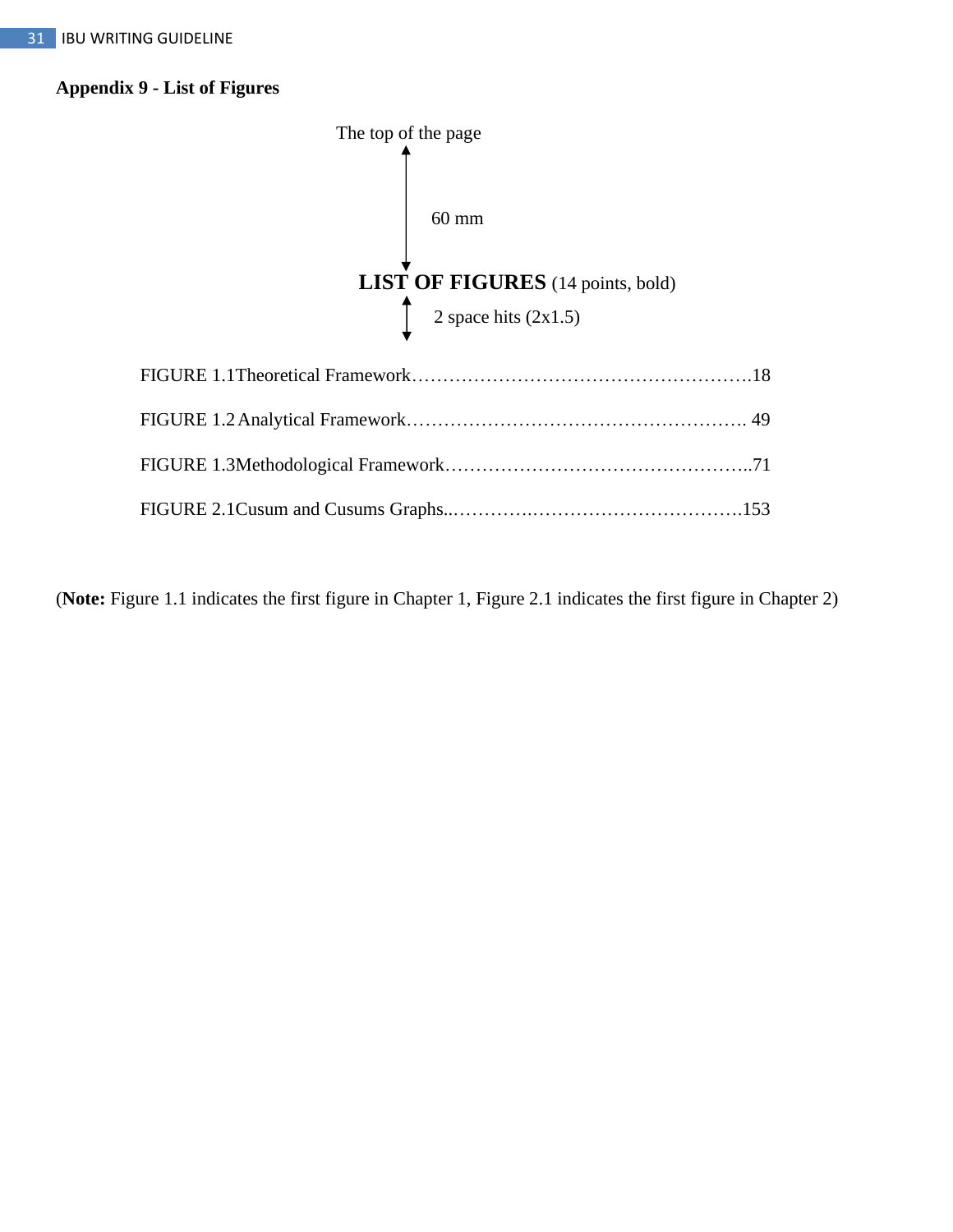## **Appendix 10 List of Appendices**

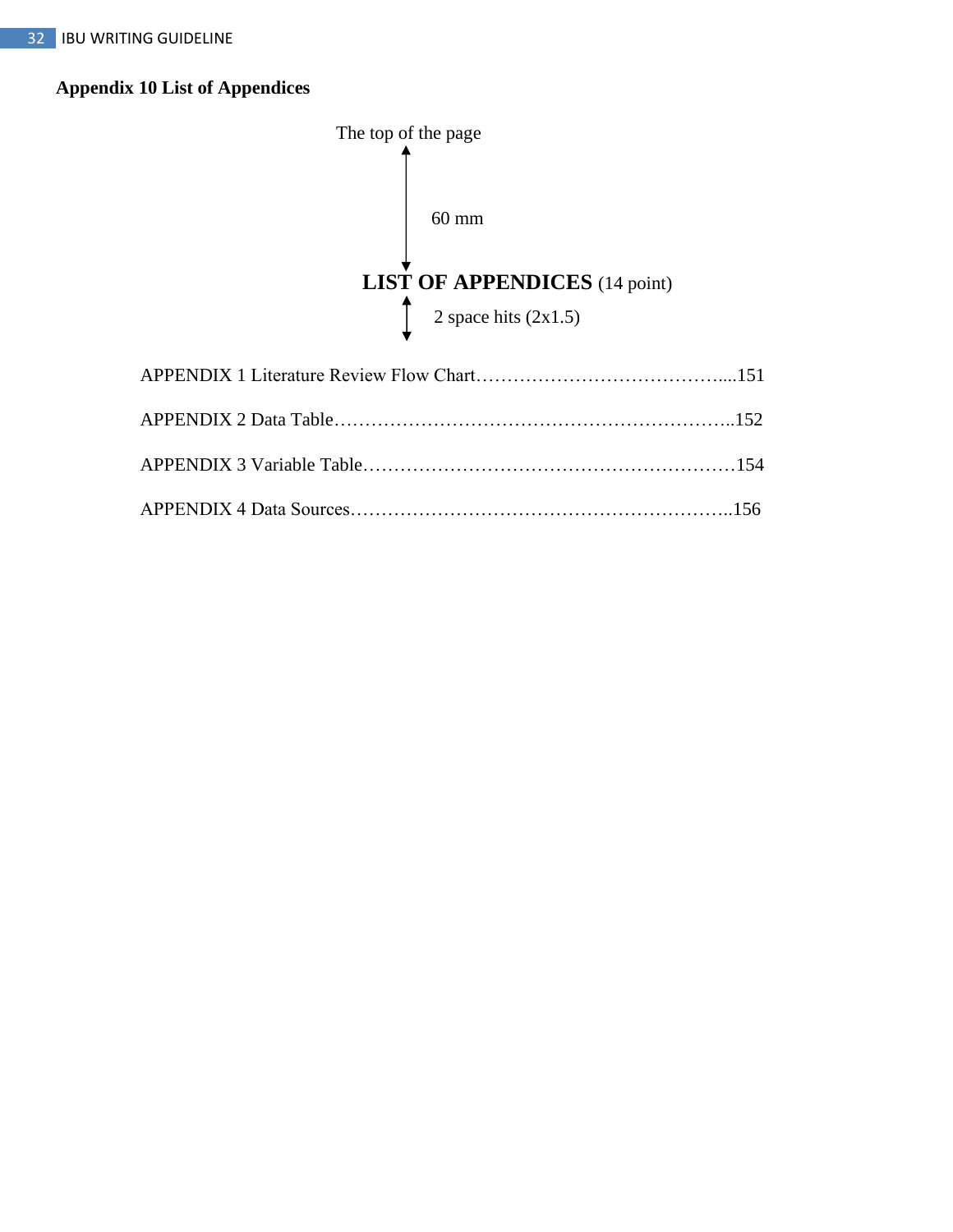## **Appendix 11 - List of Abbreviations**



| <b>ARDL</b>  | <b>Autoregressive Distributed Lag</b>                     |
|--------------|-----------------------------------------------------------|
| <b>CPI</b>   | <b>Consumer Price Index</b>                               |
| <b>ECSC</b>  | European Coal and Steel Community                         |
| <b>ECM</b>   | <b>Error Correction Model</b>                             |
| <b>EEC</b>   | <b>European Economic Community</b>                        |
| <b>EMU</b>   | European Monetary Union                                   |
| EU           | European Union                                            |
| <b>GARCH</b> | Generalized Autoregressive Conditional Heteroscedasticity |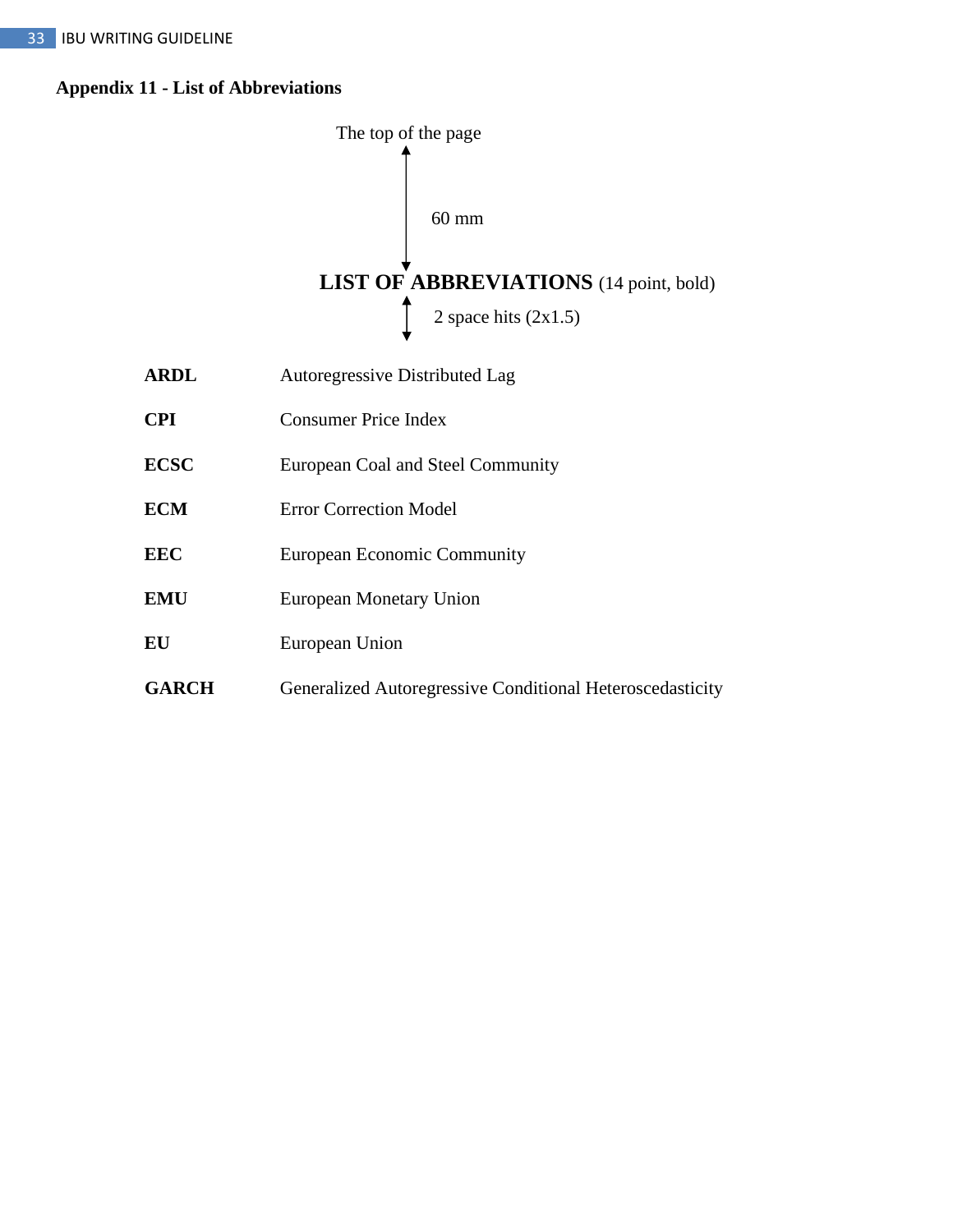## **Appendix 12 - Sample Table**

| <b>Illumina Genome Analyzer 2</b>         | <b>DNA</b> source                    | % retained for<br>assembly with<br><b>SOAPdenovo</b> |
|-------------------------------------------|--------------------------------------|------------------------------------------------------|
| 1 lane 2*36bp paired end 351.9bp insert   | single focal male*                   | 88%                                                  |
| 5 lanes 2*50bp paired end 351.9bp insert  |                                      | 77%                                                  |
| 3 lanes 2*76bp paired end 351.9bp insert  |                                      | 62%                                                  |
| 4 lanes 2*101bp paired end 351.9bp insert |                                      | 59%                                                  |
|                                           |                                      |                                                      |
|                                           |                                      |                                                      |
| <b>Roche 454 Titanium FLX</b>             | <b>DNA</b> source                    |                                                      |
| shotgun (mean length 314.1bp)             | single focal male <sup>*</sup>       |                                                      |
| paired end 8kb insert                     | 10 males, brothers of the focal male |                                                      |
| paired end 20kb insert                    | 31 males, brothers of the focal male |                                                      |

## **TABLE 1.3** DNA Data Analysis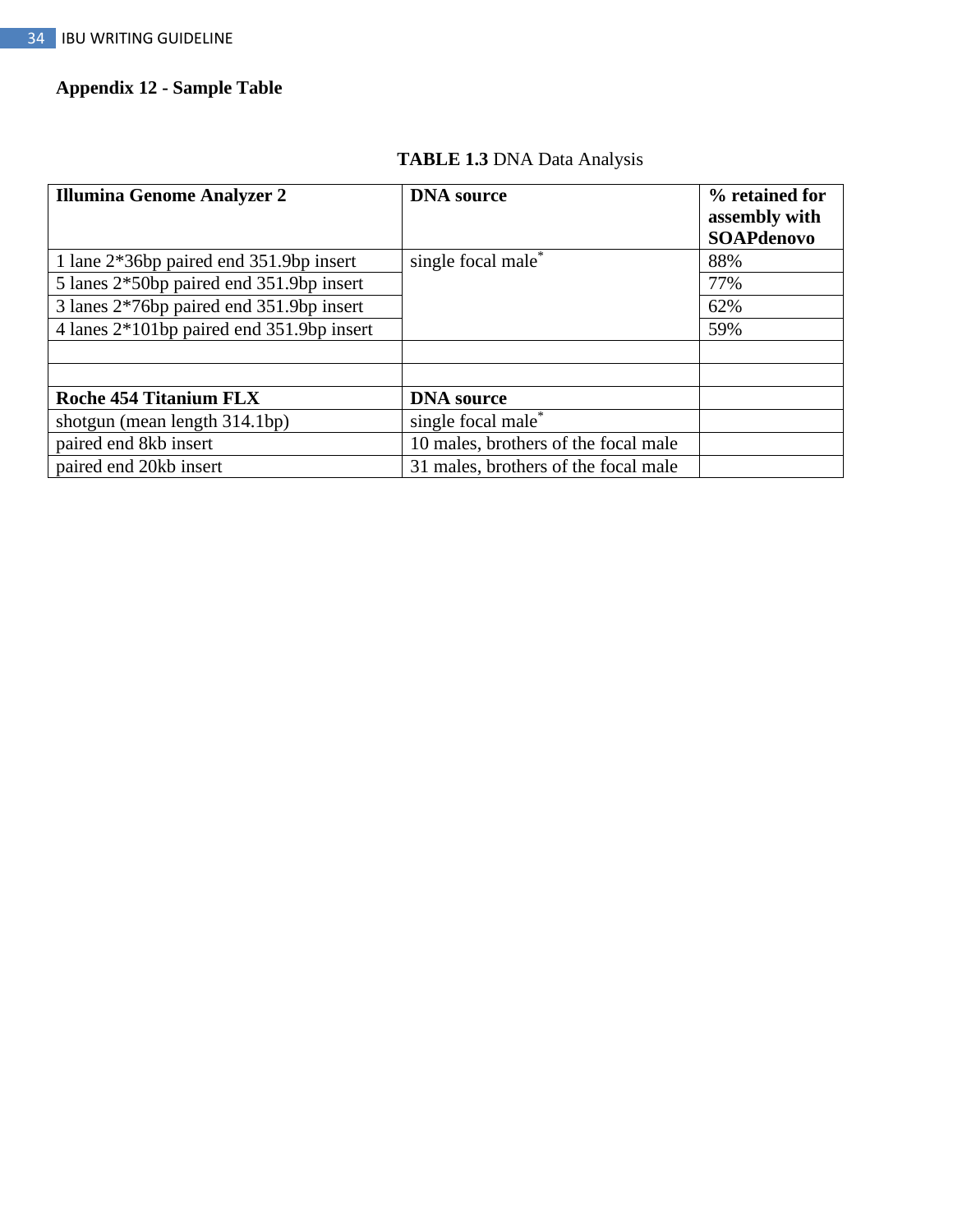## **Appendix 13 - Sample Figure**



**FIGURE 3.1** Impacts of Set-Asides on Consumer, Producer, and Total Economic Surplus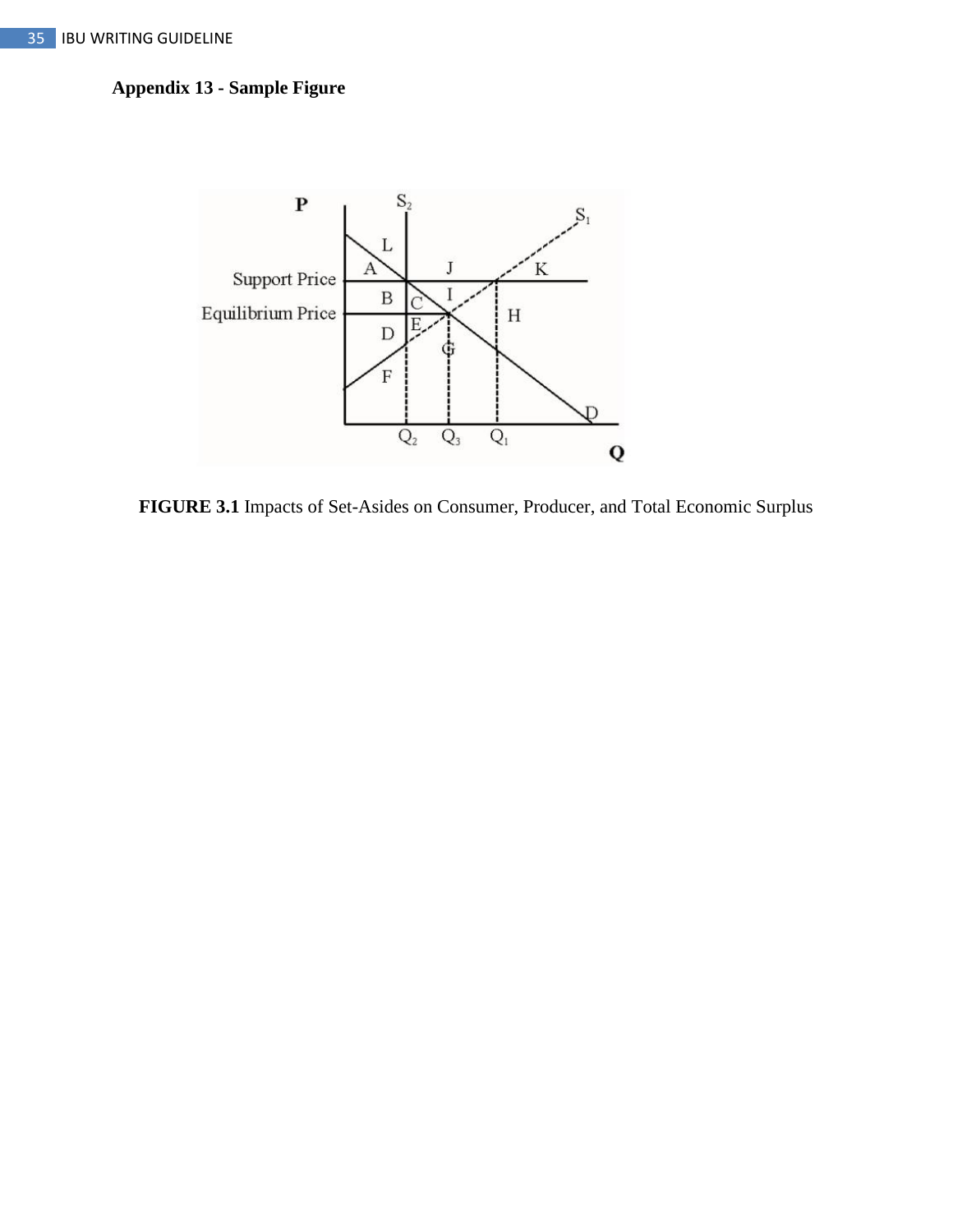### **Appendix 14 - Curriculum Vitae**



Serkan Zor was born on 1 April 1976, in Ankara. He received his BS degree in Electronics Engineering in 1996 and M.S. degree in 1999 in Computer Engineering both from Sample University. He worked as a research assistant at the department of computer engineering of Sample University from 1997 to 2003. During this time he has been affiliated with the Informatics Research and Development Center. His research interests include quality operating systems, data mining and computer networks. Since 2003 he has been a chief programmer at a private company.